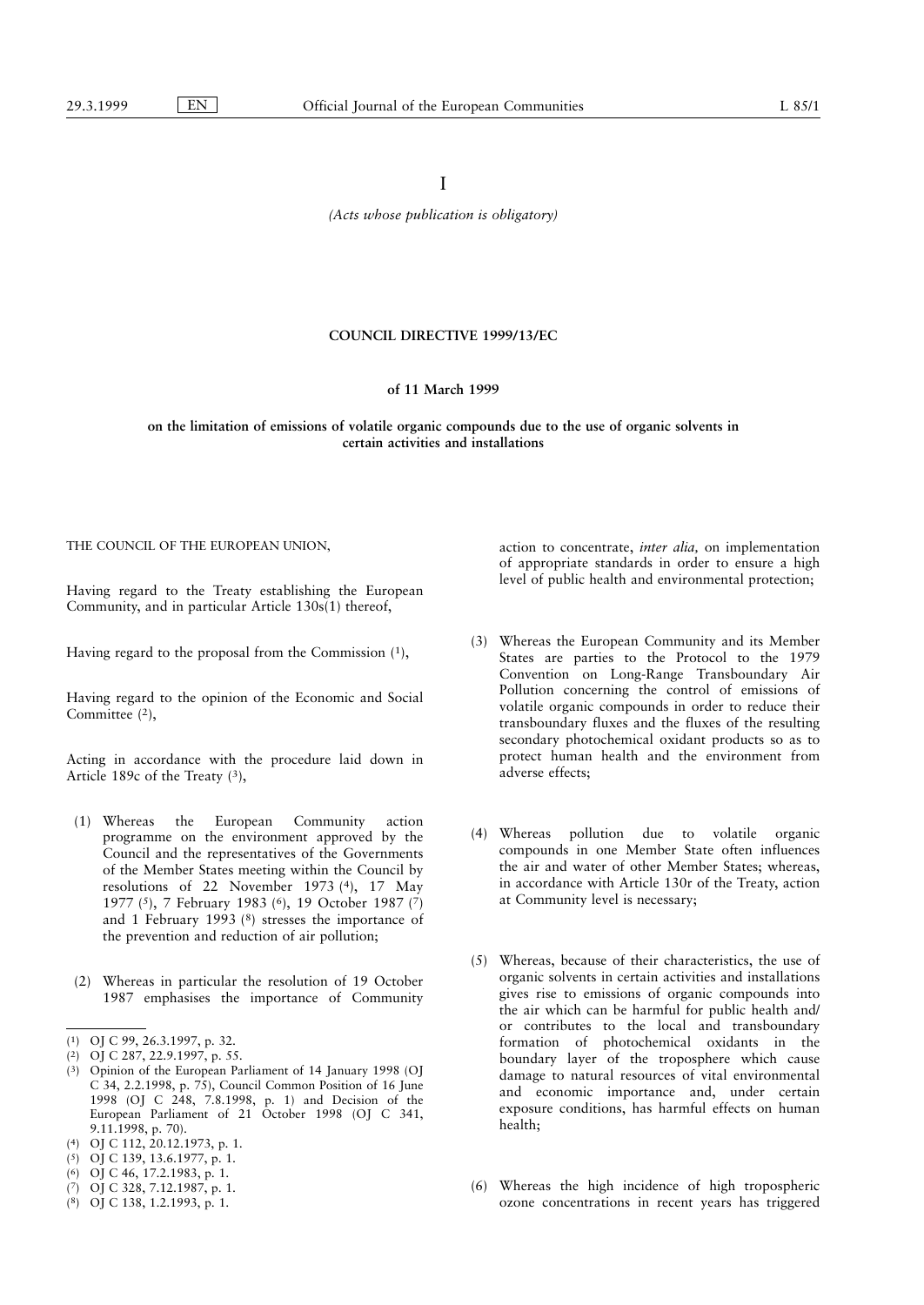widespread concern regarding the impact on public health and the environment;

- (7) Whereas, therefore, preventive action is required to protect public health and the environment against the consequences of particularly harmful emissions from the use of organic solvents and to guarantee citizens the right to a clean and healthy environment;
- (8) Whereas emissions of organic compounds can be avoided or reduced in many activities and installations because potentially less harmful substitutes are available or will become available within the coming years; whereas, where appropriate substitutes are not available, other technical measures should be taken to reduce emissions into the environment as much as economically and technically feasible;
- (9) Whereas the use of organic solvents and the emissions of organic compounds which have the most serious effects on public health should be reduced as much as technically feasible;
- (10) Whereas installations and processes which fall under this Directive should at least be registered if they are not subject to authorisation under Community or national legislation;
- (11) Whereas existing installations and activities should, where appropriate, be adapted so that within an appropriate period they meet the requirements established for new installations and activities; whereas that period should be consistent with the timetable for compliance of Council Directive 96/61/ EC of 24 September 1996 concerning integrated pollution prevention and control (1);
- (12) Whereas the relevant parts of existing installations which undergo substantial change must, as a matter of principle, meet the new installation standards for the substantially changed equipment;
- (13) Whereas organic solvents are used by many different types of installations and activities so that, in addition to general requirements, specific requirements should be defined and, at the same time, thresholds for the size of the installations or activities which have to comply with this Directive;
- (14) Whereas a high level of environmental protection requires the setting and achievement of emission limits for organic compounds and appropriate operating conditions, in accordance with the principle of best available techniques, for certain installations and activities using organic solvents within the Community;
- (15) Whereas in some cases Member States may exempt operators from complying with the emission limit values because other measures, such as the use of low-solvent or solvent-free products or techniques, provide alternative means of achieving equivalent emission reductions;
- (16) Whereas emission-limiting measures adopted before the entry into force of this Directive should be taken into account in an appropriate way;
- (17) Whereas alternative approaches to reduction may allow the objectives of this Directive to be achieved more effectively than by implementing uniform emission limit values; whereas, therefore, Member States may exempt existing installations from compliance with the emission limits if they implement a national plan, which will, within the timetable for implementation of this Directive, lead to an at least equal reduction in emissions of organic compounds from these activities and installations;
- (18) Whereas existing installations falling under Directive 96/61/EC which are covered by a national plan can under no circumstances be exempted from the provisions of that Directive, including Article 9(4) thereof;
- (19) Whereas in many cases small and medium-sized, new and existing installations may be allowed to comply with somewhat less stringent requirements to maintain their competitiveness;
- (20) Whereas for dry cleaning a zero threshold is appropriate, subject to specified exemptions;
- (21) Whereas monitoring of emissions is required, including the application of measurement techniques, to assess the mass concentrations or the quantity of the pollutants whose release into the environment is permitted;
- (22) Whereas operators should reduce emissions of organic solvents, including fugitive emissions, and of organic compounds; whereas a solvent management plan is an important tool to verify this; whereas, although guidance may be given, the solvent management plan is not developed to the stage where a Community methodology can be established;
- (23) Whereas Member States have to establish a procedure to be followed and measures to be taken (1) OJ L 257, 10.10.1996, p. 26.  $\blacksquare$  Where emission limitations are exceeded;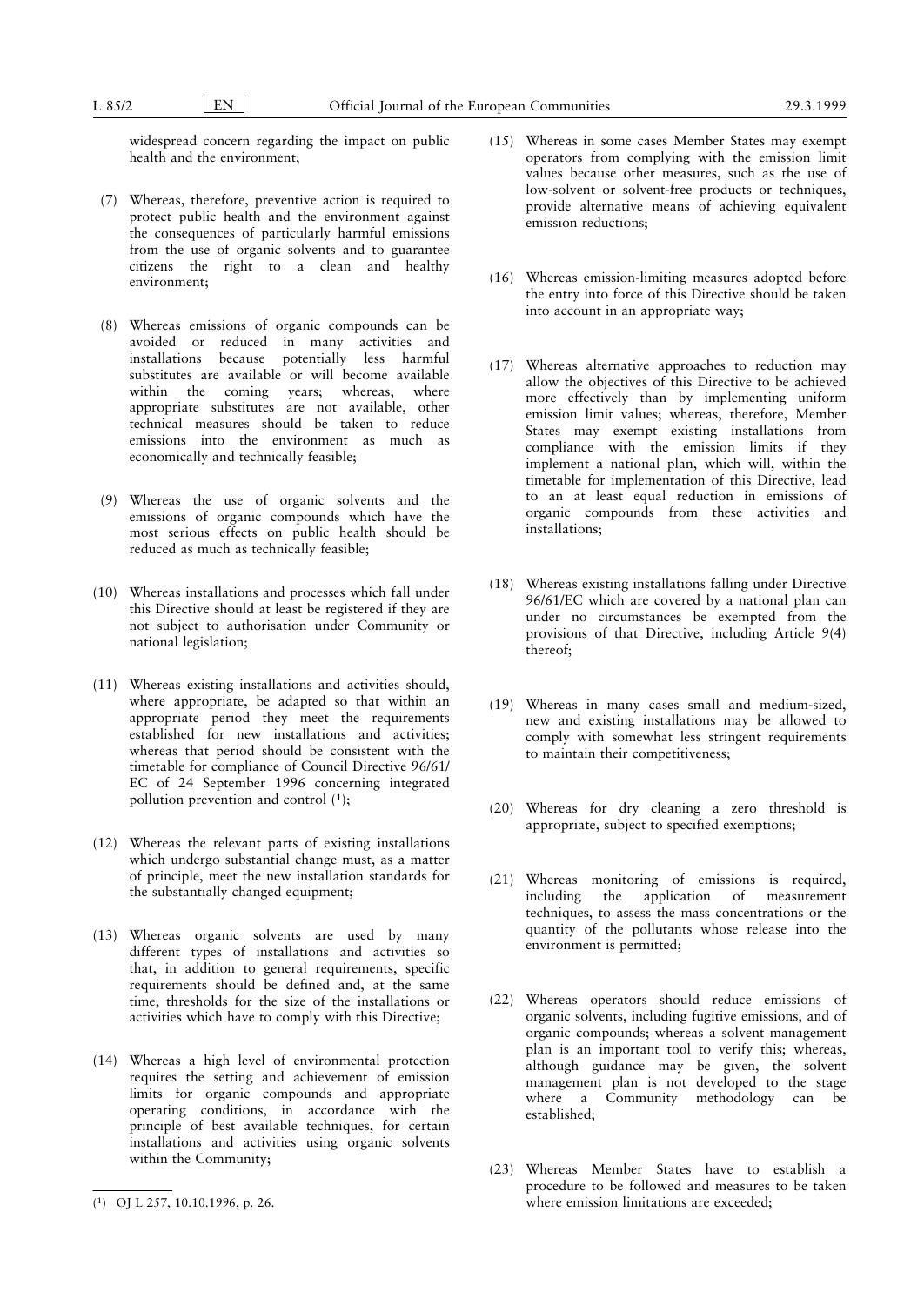(24) Whereas the Commission and the Member States should collaborate in order to ensure that information on the implementation of this Directive and on the progress of substitution options is exchanged,

## HAS ADOPTED THIS DIRECTIVE:

## Article 1

## Purpose and scope

The purpose of this Directive is to prevent or reduce the direct and indirect effects of emissions of volatile organic compounds into the environment, mainly into air, and the potential risks to human health, by providing measures and procedures to be implemented for the activities defined in Annex I, in so far as they are operated above the solvent consumption thresholds listed in Annex IIA.

## Article 2

## Definitions

For the purposes of this Directive:

- 1. installation shall mean a stationary technical unit where one or more activities falling within the scope defined in Article 1 are carried out, and any other directly associated activities which have a technical connection with the activities carried out on that site and which could have an effect on emissions;
- 2. existing installation shall mean an installation in operation or, in accordance with legislation existing before the date on which this Directive is brought into effect, an installation which is authorised or registered or, in the view of the competent authority, the subject of a full request for authorisation, provided that the installation is put into operation no later than one year after the date on which this Directive is brought into effect;
- 3. small installation shall mean an installation which falls within the lower threshold band of items 1, 3, 4, 5, 8, 10, 13, 16 or 17 of Annex IIA or for the other activities of Annex IIA which have a solvent consumption of less than 10 tonnes/year;
- 4. substantial change
	- Ð for an installation falling within the scope of Directive 96/61/EC, shall have the definition specified in that Directive,
- Ð for a small installation, shall mean a change of the nominal capacity leading to an increase of emissions of volatile organic compounds of more than 25%. Any change that may have, in the opinion of the competent authority, significant negative effects on human health or the environment is also a substantial change,
- Ð for all other installations, shall mean a change of the nominal capacity leading to an increase of emissions of volatile organic compounds of more than 10%. Any change that may have, in the opinion of the competent authority, significant negative effects on human health or the environment is also a substantial change;
- 5. competent authority shall mean the authority or authorities or bodies responsible under the legal provisions of the Member States for carrying out the obligations arising from this Directive;
- 6. operator shall mean any natural or legal person who operates or controls the installation or, where this is provided for in national legislation, to whom decisive economic power over the technical functioning of the installation has been delegated;
- 7. authorisation shall mean a written decision by which the competent authority grants permission to operate all or part of an installation;
- 8. registration shall mean a procedure, specified in a legal act, involving at least notification to the competent authority by the operator of the intention to operate an installation or activity falling within the scope of this Directive;
- 9. emission shall mean any discharge of volatile organic compounds from an installation into the environment;
- 10. fugitive emissions shall mean any emissions not in waste gases of volatile organic compounds into air, soil and water as well as, unless otherwise stated in Annex IIA, solvents contained in any products. They include uncaptured emissions released to the outside environment via windows, doors, vents and similar openings;
- 11. waste gases shall mean the final gaseous discharge containing volatile organic compounds or other pollutants, from a stack or abatement equipment into air. The volumetric flow rates shall be expressed in m3/h at standard conditions;
- 12. total emissions shall mean the sum of fugitive emissions and emissions in waste gases;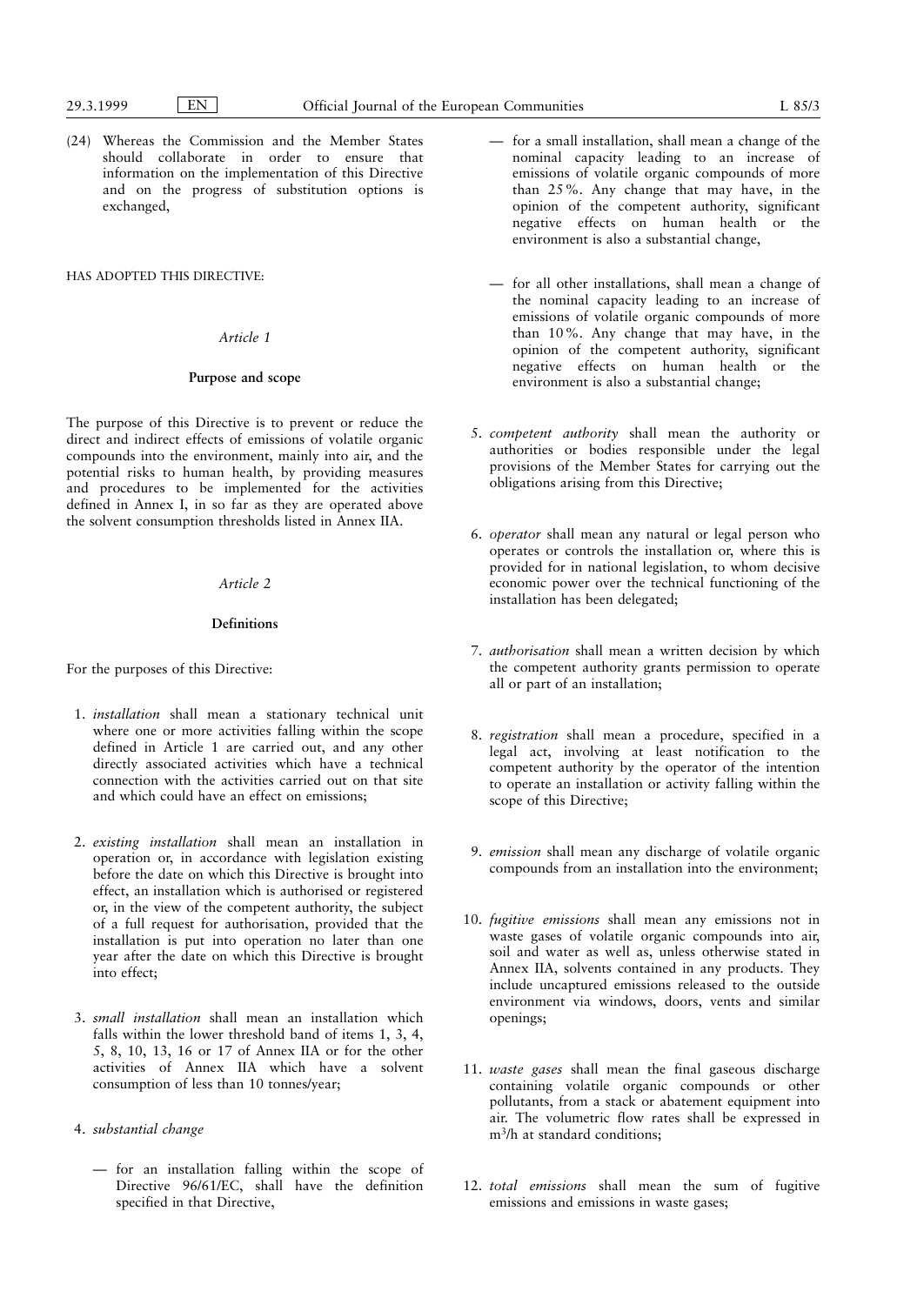- 13. emission limit value shall mean the mass of volatile organic compounds, expressed in terms of certain specific parameters, concentration, percentage and/or level of an emission, calculated at standard conditions, N, which may not be exceeded during one or more periods of time;
- 14. substances shall mean any chemical element and its compounds, as they occur in the natural state or as produced by industry, whether in solid or liquid or gaseous form;
- 15. preparation shall mean mixtures or solutions composed of two or more substances;
- 16. organic compound shall mean any compound containing at least the element carbon and one or more of hydrogen, halogens, oxygen, sulphur, phosphorus, silicon or nitrogen, with the exception of carbon oxides and inorganic carbonates and bicarbonates;
- 17. volatile organic compound (VOC) shall mean any organic compound having at 293,15 K a vapour pressure of 0,01 kPa or more, or having a corresponding volatility under the particular conditions of use. For the purpose of this Directive, the fraction of creosote which exceeds this value of vapour pressure at 293,15 K shall be considered as a VOC;
- 18. organic solvent shall mean any VOC which is used alone or in combination with other agents, and without undergoing a chemical change, to dissolve raw materials, products or waste materials, or is used as a cleaning agent to dissolve contaminants, or as a dissolver, or as a dispersion medium, or as a viscosity adjuster, or as a surface tension adjuster, or a plasticiser, or as a preservative;
- 19. halogenated organic solvent shall mean an organic solvent which contains at least one atom of bromine, chlorine, fluorine or iodine per molecule;
- 20. coating shall mean any preparation, including all the organic solvents or preparations containing organic solvents necessary for its proper application, which is used to provide a decorative, protective or other functional effect on a surface;
- 21. adhesive shall mean any preparation, including all the organic solvents or preparations containing organic solvents necessary for its proper application, which is used to adhere separate parts of a product;
- 22. ink shall mean a preparation, including all the organic solvents or preparations containing organic solvents

necessary for its proper application, which is used in a printing activity to impress text or images on to a surface;

- 23. varnish shall mean a transparent coating;
- 24. consumption shall mean the total input of organic solvents into an installation per calendar year, or any other 12-month period, less any VOCs that are recovered for reuse;
- 25. *input* shall mean the quantity of organic solvents and their quantity in preparations used when carrying out an activity, including the solvents recycled inside and outside the installation, and which are counted every time they are used to carry out the activity;
- 26. reuse of organic solvents shall mean the use of organic solvents recovered from an installation for any technical or commercial purpose and including use as a fuel but excluding the final disposal of such recovered organic solvent as waste;
- 27. mass flow shall mean the quantity of VOCs released, in unit of mass/hour;
- 28. nominal capacity shall mean the maximum mass input of organic solvents by an installation averaged over one day, if the installation is operated under conditions of normal operation at its design output;
- 29. normal operation shall mean all periods of operation of an installation or activity except start-up and shutdown operations and maintenance of equipment;
- 30. contained conditions shall mean conditions under which an installation is operated such that the VOCs released from the activity are collected and discharged in a controlled way either via a stack or abatement equipment and are therefore not entirely fugitive;
- 31. standard conditions shall mean a temperature of 273,15 K and a pressure of 101,3 kPa;
- 32. average over 24 hours shall mean the arithmetic average of all valid readings taken during the 24-hour period of normal operation;
- 33. start-up and shut-down operations shall mean operations whilst bringing an activity, an equipment item or a tank into or out of service or into or out of an idling state. Regularly oscillating activity phases are not to be considered as start-ups and shut-downs.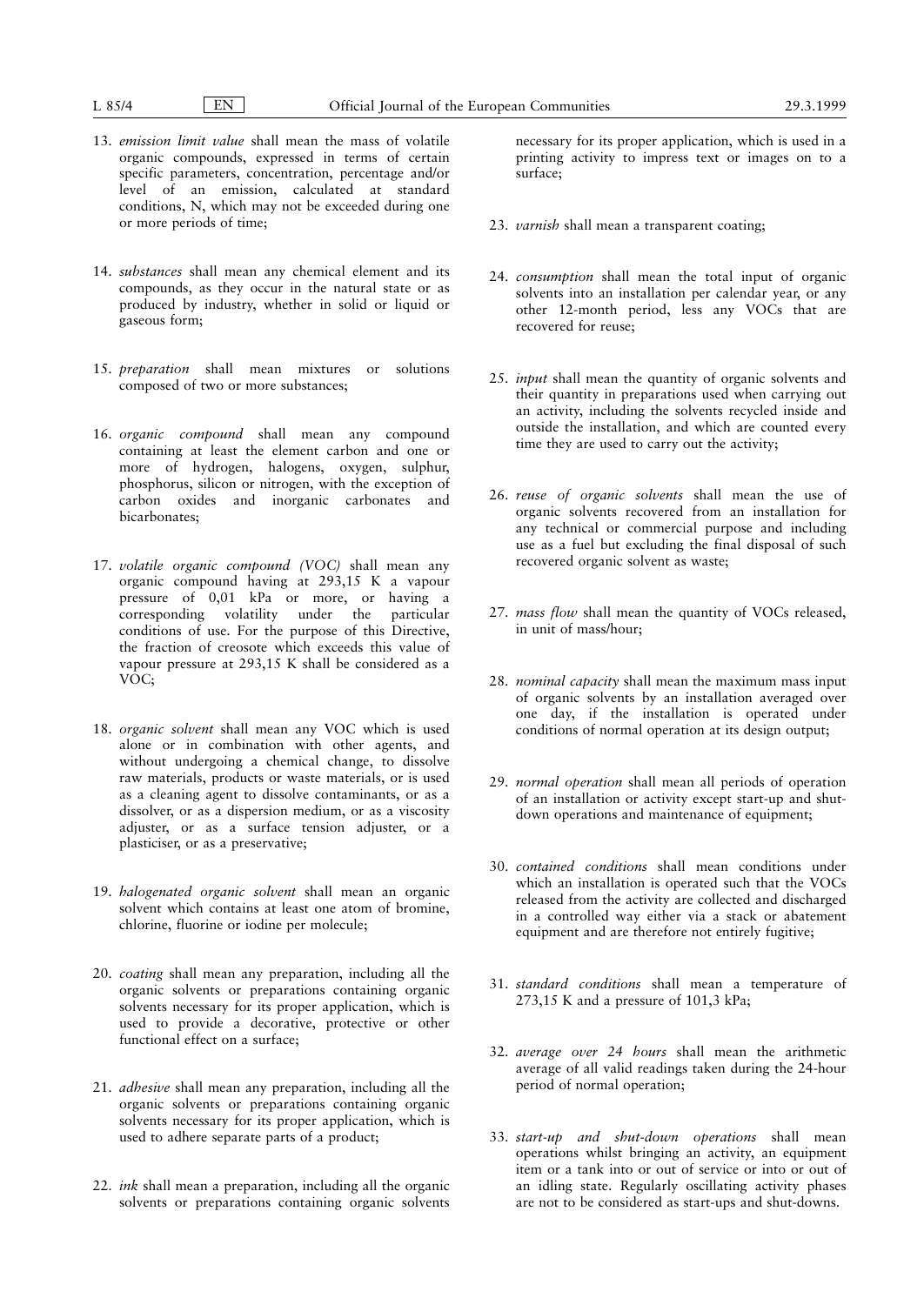### Article 3

## Obligations applying to new installations

Member States shall adopt the necessary measures to ensure that:

- 1. all new installations comply with Articles 5, 8 and 9;
- 2. all new installations not covered by Directive 96/61/ EC are registered or undergo authorisation before being put into operation.

### Article 4

## Obligations applying to existing installations

Without prejudice to Directive 96/61/EC, Member States shall adopt the necessary measures to ensure that:

- 1. existing installations comply with Articles 5, 8 and 9 no later than 31 October 2007;
- 2. all existing installations must have been registered or authorised by 31 October 2007 at the latest;
- 3. those installations to be authorised or registered using the reduction scheme of Annex IIB notify this to the competent authorities by 31 October 2005 at the latest;
- 4. where an installation:
	- $-$  undergoes a substantial change, or
	- Ð comes within the scope of this Directive for the first time following a substantial change,

that part of the installation which undergoes the substantial change shall be treated either as a new installation or as an existing installation, provided that the total emissions of the whole installation do not exceed those that would have resulted had the substantially changed part been treated as a new installation.

### Article 5

#### Requirements

1. Member States shall take the appropriate measures, either by specification in the conditions of the authorisation or by general binding rules to ensure that paragraphs 2 to 12 are complied with.

- 2. All installations shall comply with:
- (a) either the emission limit values in waste gases and the fugitive emission values, or the total emission limit

values, and other requirements laid down in Annex IIA;

or

- (b) the requirements of the reduction scheme specified in Annex IIB.
- 3. (a) For fugitive emissions, Member States shall apply fugitive emission values to installations as an emission limit value. However, where it is demonstrated to the satisfaction of the competent authority that for an individual installation this value is not technically and economically feasible, the competent authority can make an exception for such an individual installation provided that significant risks to human health or the environment are not to be expected. For each derogation, the operator must demonstrate to the satisfaction of the competent authority that the best available technique is being used;
	- (b) activities which cannot be operated under contained conditions may be exempted from the controls of Annex IIA, when this possibility is explicitly mentioned in that Annex. The reduction scheme of Annex IIB is then to be used, unless it is demonstrated to the satisfaction of the competent authority that this option is not technically and economically feasible. In this case, the operator must demonstrate to the satisfaction of the competent authority that the best available technique is being used.

Member States shall report to the Commission on the derogation concerning paragraphs (a) and (b) in accordance with Article 11.

4. For installations not using the reduction scheme, any abatement equipment installed after the date on which this Directive is brought into effect shall meet all the requirements of Annex IIA.

5. Installations where two or more activities are carried out, each of which exceeds the thresholds in Annex IIA shall:

- (a) as regards the substances specified in paragraphs 6, 7 and 8, meet the requirements of those paragraphs for each activity individually;
- (b) as regards all other substances, either:
	- (i) meet the requirements of paragraph 2 for each activity individually; or
	- (ii) have total emissions not exceeding those that would have resulted had point (i) been applied.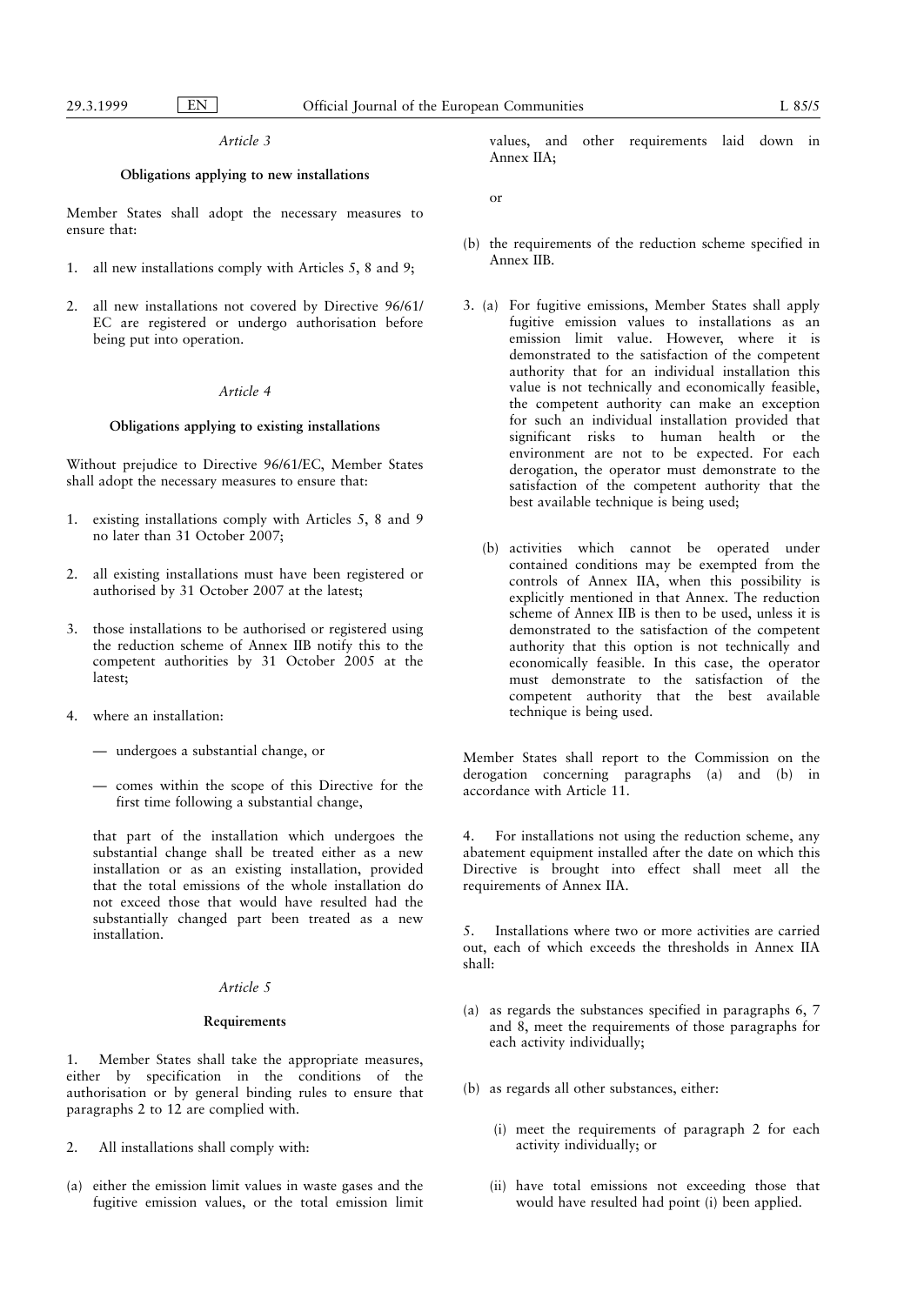6. Substances or preparations which, because of their content of VOCs classified as carcinogens, mutagens, or toxic to reproduction under Directive 67/548/EEC (1), are assigned or need to carry the risk phrases R45, R46, R49, R60, R61, shall be replaced, as far as possible and by taking into account the guidance as mentioned in Article 7(1), by less harmful substances or preparations within the shortest possible time.

7. For discharges of the VOCs referred to in paragraph 6, where the mass flow of the sum of the compounds causing the labelling referred to in that paragraph is greater than, or equal to, 10 g/h, an emission limit value of 2 mg/Nm<sup>3</sup> shall be complied with. The emission limit value refers to the mass sum of the individual compounds.

8. For discharges of halogenated VOCs which are assigned the risk phrase R40, where the mass flow of the sum of the compounds causing the labelling R40 is greater than, or equal to, 100 g/h, an emission limit value of 20 mg/Nm<sup>3</sup> shall be complied with. The emission limit value refers to the mass sum of the individual compounds.

The discharge of VOCs referred to in paragraphs 6 and 8 shall be controlled as emissions from an installation under contained conditions as far as technically and economically feasible to safeguard public health and the environment.

9. Discharges of those VOCs which, after the entry into force of this Directive, are assigned or need to carry one of the risk phrases mentioned in paragraphs 6 and 8, shall have to comply with the emission limit values mentioned in paragraphs 7 and 8 respectively, within the shortest possible time.

10. All appropriate precautions shall be taken to minimise emissions during start-up and shut-down.

11. Existing installations which operate existing abatement equipment and comply with the following emission limit values:

- $-50$  mg C/Nm<sup>3</sup> in the case of incineration,
- $-150$  mg C/Nm<sup>3</sup> in the case of any other abatement equipment,

shall be exempt from the waste gases emission limit values in the table in Annex IIA for a period of 12 years after the date referred to in Article 15, provided the total emissions of the whole installation do not exceed those that would have resulted had all the requirements of the table been met.

12. Neither the reduction scheme nor the application of paragraph 11 nor Article 6 exempt installations discharging substances specified in paragraphs 6, 7 and 8 from fulfilling the requirements of those paragraphs.

13. Where a risk assessment is carried out in accordance with Council Regulation (EEC) No 793/93 (2) and Commission Regulation (EC) No 1488/94 (3) or Council Directive 67/548/EEC and Commission Directive 93/67/EEC (4) of any of the substances causing the labelling R40, R60 or R61 which are controlled under this Directive, the Commission shall consider the conclusions of the risk assessment and shall take the necessary measures as appropriate.

## Article 6

## National plans

1. Without prejudice to Directive 96/61/EC, Member States may define and implement national plans for reducing emissions from the activities and industrial installations covered by Article 1, excluding activities 4 and 11 of Annex IIA. None of the other activities may be excluded from the scope of this Directive by means of a national plan. These plans shall result in a reduction of the annual emissions of VOCs from existing installations covered by this Directive by at least the same amount and within the same time frame as would have been achieved by applying the emission limits under Article 5(2) and (3) and Annex II, during the validity period of the national plan. The national plan, if necessary updated, will be resubmitted to the Commission every three years.

A Member State which defines and implements national<br>plans may exempt existing installations from plans may exempt existing installations from implementation of the emission limit values laid down in Article 5(2) and (3) and Annex II. A national plan may under no circumstances exempt an existing installation from the provisions laid down in Directive 96/61/EC.

2. A national plan shall include a list of the measures taken or to be taken to ensure that the aim specified in paragraph 1 will be achieved, including details of the proposed plan monitoring mechanism. It shall also include binding interim reduction targets against which progress towards the aim can be measured. It shall be compatible with the relevant existing Community legislation,

<sup>(1)</sup> OJ 196, 16.8.1967, p. 1. Directive as last amended by Commission Directive 98/98/EC (OJ L 355, 30.12.1998, p. 1).

<sup>(2)</sup> OJ L 84, 5.4.1993, p. 1.

<sup>(3)</sup> OJ L 161, 29.6.1994, p. 3.

<sup>(4)</sup> OJ L 227, 8.9.1993, p. 9.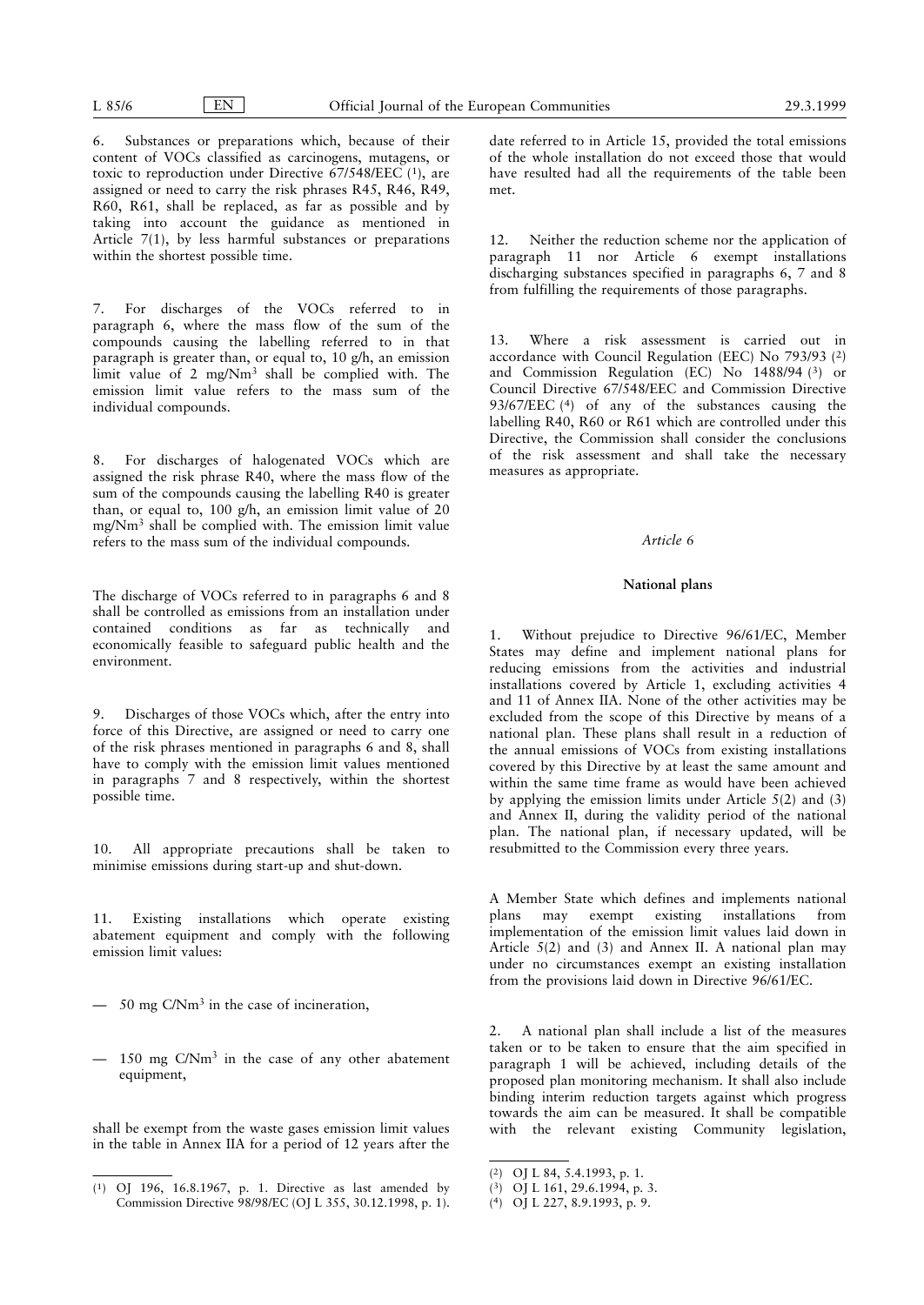including the relevant provisions of this Directive, and shall include:

- $-$  an identification of the activity or activities to which the plan applies,
- $-\$  the reduction in emissions to be achieved by those activities which corresponds to that which would have been achieved by applying the emission limits as specified in paragraph 1,
- the number of installations affected by the plan and their total emissions and the total emission of each of the activities.

The plan shall also include a full description of the range of instruments through which its requirements will be achieved, evidence that these instruments will be enforceable and details of the means by which compliance with the plan will be demonstrated.

3. The Member State shall submit the plan to the Commission. The plan must be accompanied by supporting documentation sufficient to verify that the aim of paragraph 1 will be achieved, including any documentation specifically requested by the Commission. Existing installations undergoing a substantial change shall remain within the scope of the national plan, provided that they were part of this plan before undergoing such substantial change.

4. The Member State shall designate a national authority for the collection and evaluation of the information required by paragraph 3 and for the implementation of the national plan.

- 5. (a) The Commission shall inform the committee referred to in Article 13 of the criteria for assessing national plans, one year after the entry into force of this Directive at the latest.
	- (b) If the Commission, in considering the plan, the resubmitted plan, or in considering the progress reports submitted by the Member State under Article 11, is not satisfied that the objectives of the plan will be achieved within the prescribed period, it shall inform the Member State and the committee referred to in Article 13 of its opinion and of the reasons for reaching such an opinion. It shall do so within six months of receipt of the plan or report. The Member State shall then notify the Commission and inform the committee, within three months, of the corrective measures it will take in order to ensure that the objectives are achieved.

6. If the Commission decides within six months of the notification of the corrective measures that those measures are insufficient to ensure that the objective of the plan is achieved within the prescribed period, the Member State shall be obliged to satisfy the requirements of Article 5(2) and (3) and Annex II within the period specified in this Directive in the case of existing installations. The Commission shall inform the committee referred to in Article 13 of its decision.

## Article 7

## Substitution

The Commission shall ensure that an exchange of information between Member States and the activities concerned on the use of organic substances and their potential substitutes takes place. It shall consider the questions of:

- $-$  fitness for use.
- Ð potential effects on human health and occupational exposure in particular;
- Ð potential effects on the environment, and
- the economic consequences, in particular, the costs and benefits of the options available,

with a view to providing guidance on the use of substances and techniques which have the least potential effects on air, water, soil, ecosystems and human health. Following the exchange of information, the Commission shall publish guidance for each activity.

2. Member States shall ensure that the guidance referred to in paragraph 1 is taken into account during authorisation and during the formulation of general binding rules.

#### Article 8

#### **Monitoring**

1. Member States shall introduce an obligation for the operator of an installation covered by this Directive to supply the competent authority once a year or on request with data that enables the competent authority to verify compliance with this Directive.

2. Member States shall ensure that channels to which abatement equipment is connected, and which at the final point of discharge emit more than an average of 10 kg/h of total organic carbon, are monitored continuously for compliance.

3. In the other cases, Member States shall ensure that either continuous or periodic measurements are carried out. For periodic measurements at least three readings shall be obtained during each measurement exercise.

4. Measurements are not required in the case where end-of-pipe abatement equipment is not needed to comply with this Directive.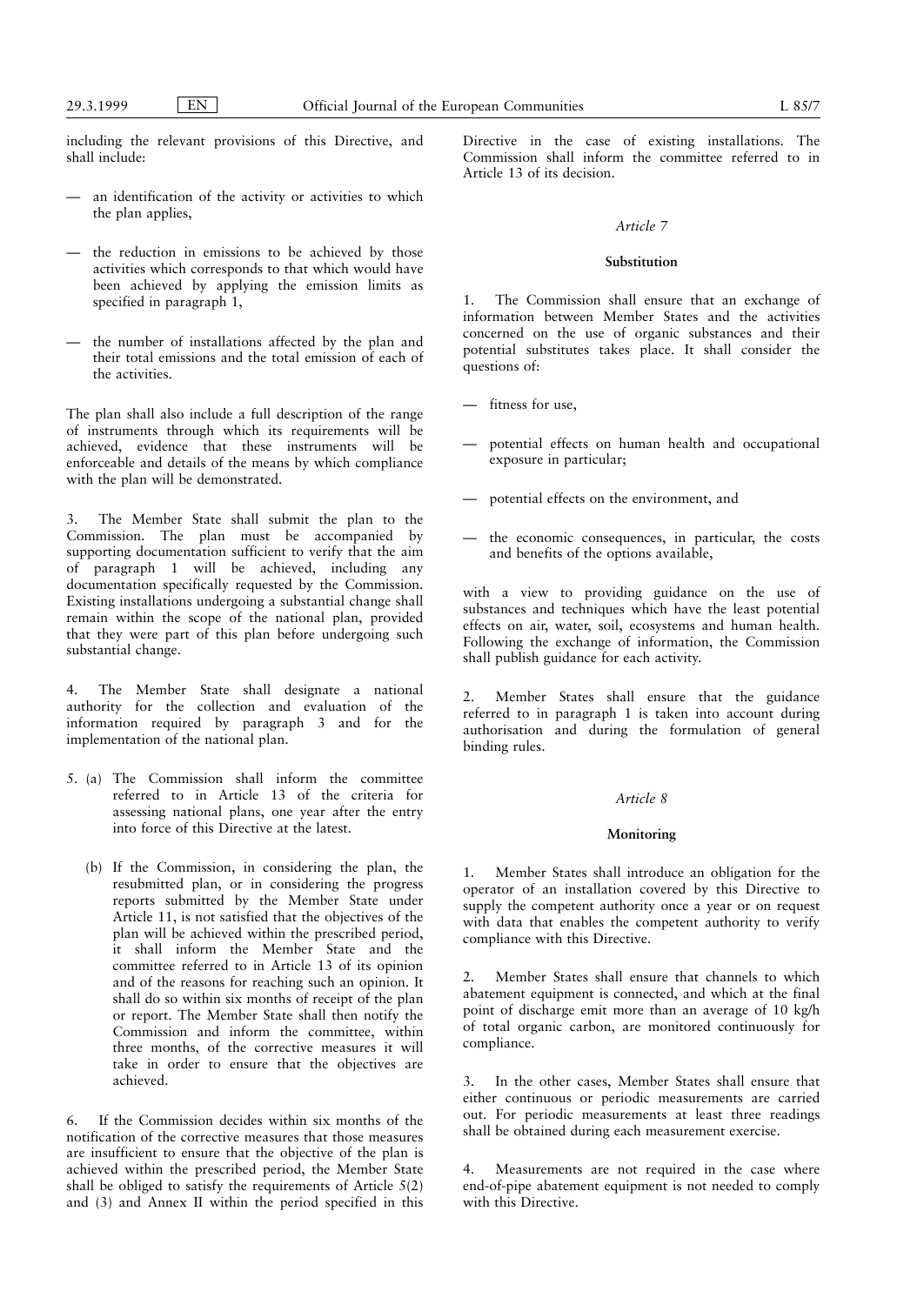5. The Commission shall organise an exchange of information on the use of solvent management plans in Member States based on the data for the implementation of this Directive in the three years following the date referred to in Article 15.

### Article 9

## Compliance with emission limit values

1. Compliance with the following shall be demonstrated to the satisfaction of the competent authority:

- $-$  emission limit values in waste gases, fugitive emission values and total emission limit values,
- the requirements of the reduction scheme under Annex IIB,
- the provisions of Article  $5(3)$ .

Guidance is provided in Annex III on solvent management plans serving to demonstrate compliance with these parameters.

Gas volumes may be added to the waste gas for cooling or dilution purposes where technically justified but shall not be considered when determining the mass concentration of the pollutant in the waste gas.

2. Following a substantial change, compliance shall be reverified.

3. In the case of continuous measurements the emission limit values shall be considered to be complied with if:

- (a) none of the averages over 24 hours of normal operation exceeds the emission limit values, and
- (b) none of the hourly averages exceeds the emission limit values by more than a factor of 1,5.

In the case of periodic measurements the emission limit values shall be considered to be complied with if, in one monitoring exercise:

- (a) the average of all the readings does not exceed the emission limit values, and
- (b) none of the hourly averages exceeds the emission limit value by more than a factor of 1,5.

Compliance with the provisions of Article  $5(7)$  and (8) shall be verified on the basis of the sum of the mass concentrations of the individual volatile organic compounds concerned. For all other cases, compliance shall be verified on the basis of the total mass of organic carbon emitted unless otherwise specified in Annex IIA.

### Article 10

### Non-compliance

Member States shall take appropriate measures to ensure that, if it is found that the requirements of this Directive have been breached:

- (a) the operator informs the competent authority and takes measures to ensure that compliance is restored within the shortest possible time;
- (b) in cases of non-compliance causing immediate danger to human health and as long as compliance is not restored under the conditions of paragraph (a), operation of the activity is suspended.

## Article 11

#### Information systems and reporting

1. At intervals of three years, Member States shall send information to the Commission on the implementation of this Directive in the form of a report. The report shall be drawn up on the basis of a questionnaire or outline drafted by the Commission in accordance with the procedure laid down in Article 6 of Directive 91/692/ EEC  $(1)$ . The questionnaire or outline shall be sent to the Member States six months before the start of the period covered by the report. The report shall be made to the Commission within nine months of the end of the threeyear period covered by it. Member States shall publish the reports produced at the same time as they are transmitted to the Commission, subject to the restrictions laid down in Article 3(2) and (3) of Directive 90/313/EEC (2). The first report shall cover the period of the first three years after the date referred to in Article 15.

2. The information submitted under paragraph 1 shall, in particular, include sufficient representative data to demonstrate that the requirements of Article 5 and as the case may be, the requirements of Article 6 have been complied with.

3. The Commission shall draw up a report on the implementation of this Directive on the basis of the data provided by the Member States at the latest five years after the first reports are submitted by the Member States. The Commission shall submit this report to the European Parliament and the Council, accompanied by proposals if necessary.

## Article 12

## Public access to information

1. Without prejudice to Directive 90/313/EEC, Member States shall take the necessary measures to ensure that at

<sup>(1)</sup> OJ L 377, 31.12.1991, p. 48.

<sup>(2)</sup> OJ L 158, 23.6.1990, p. 56.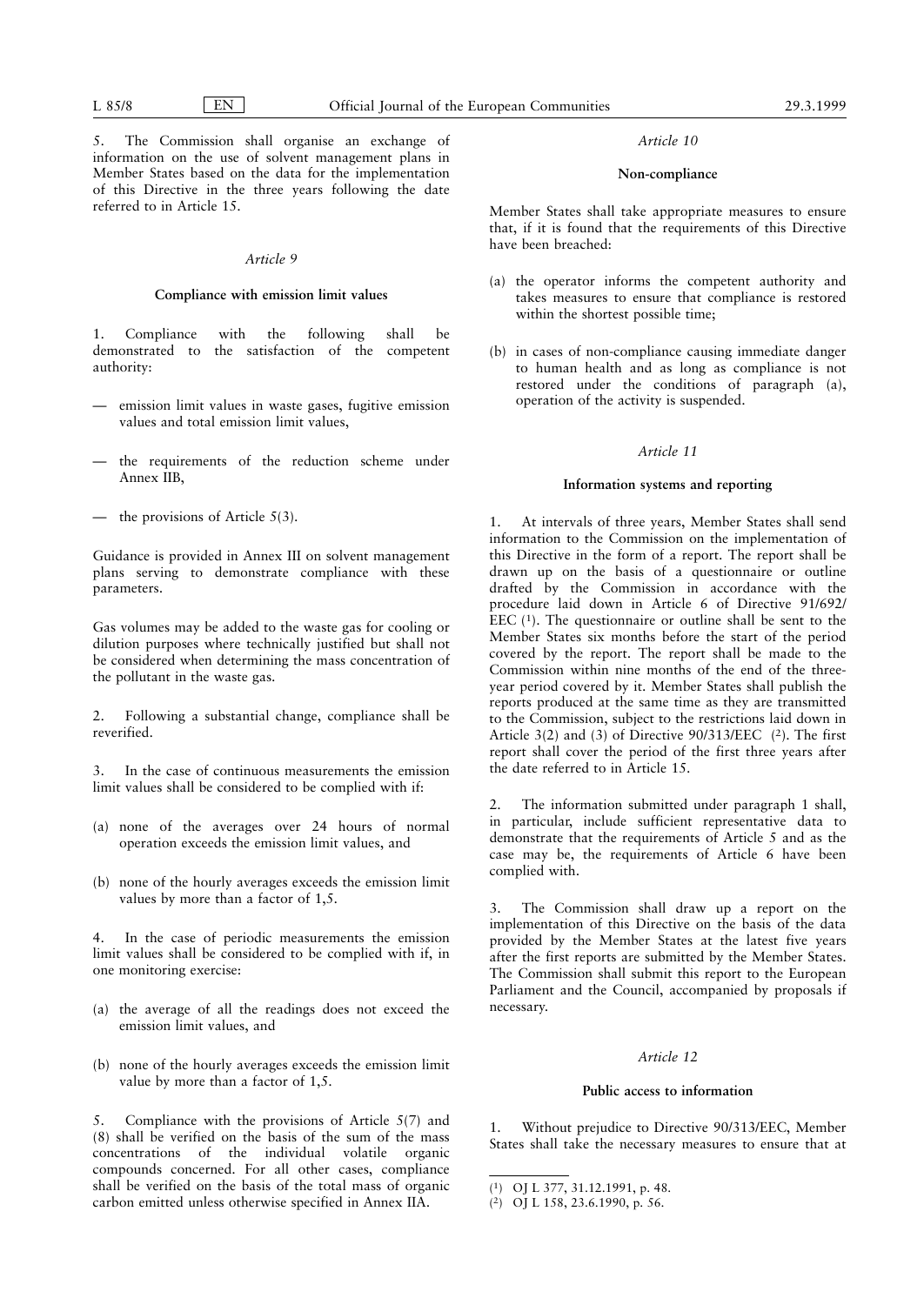least applications for authorisation for new installations or for substantial changes of those installations requiring a permit under Directive 96/61/EC are made available for an appropriate period of time to the public, to enable it to comment on them before the competent authority reaches a decision. Without prejudice to Directive 96/61/EC, no obligation to reformat the information for the public is implied.

The decision of the competent authority, including at least a copy of the authorisation, and any subsequent updates, must also be made available to the public.

The general binding rules applicable for installations and the list of registered and authorised activities shall be made available to the public.

2. The results of emission-monitoring as required under the authorisation or registration conditions referred to in Articles 8 and 9 and held by the competent authority must be made available to the public.

3. Paragraphs 1 and 2 shall apply, subject to the restrictions regarding grounds for refusal by public authorities to provide information, including commercial and industrial confidentiality, laid down in Article 3(2) and (3) of Directive 90/313/EEC.

## Article 13

## Committee

The Commission shall be assisted by a committee of an advisory nature composed of the representatives of the Member States and chaired by the representative of the Commission.

The representative of the Commission shall submit to the committee a draft of the measures to be taken. The committee shall deliver its opinion on the draft, within a time limit which the chairman may lay down according to the urgency of the matter, if necessary by taking a vote.

The opinion shall be recorded in the minutes; in addition, each Member State shall have the right to ask to have its position recorded in the minutes.

The Commission shall take the utmost account of the opinion delivered by the committee. It shall inform the committee of the manner in which its opinion has been taken into account.

## Article 14

### Sanctions

Member States shall determine the sanctions applicable to breaches of the national provisions adopted pursuant to this Directive and shall take all necessary measures for their implementation. The sanctions determined must be effective, proportionate and dissuasive. Member States shall notify these provisions to the Commission at the latest by the date mentioned in Article 15, and shall notify any subsequent modification of them as soon as possible.

## Article 15

### Transposition

Member States shall bring into force the laws, regulations and administrative provisions necessary to comply with this Directive not later than . . . April 2001. They shall forthwith inform the Commission thereof.

When Member States adopt these measures, they shall contain a reference to this Directive or shall be accompanied by such a reference on the occasion of their official publication. The methods of making such a reference shall be laid down by the Member States.

2. Member States shall communicate to the Commission the text of the main provisions of national law which they adopt in the field covered by this **Directive** 

### Article 16

### Entry into force

This Directive shall enter into force on the day of its publication in the Official Journal of the European Communities.

# Article 17

## Addressees

This Directive is addressed to the Member States.

Done at Brussels, 11 March 1999.

For the Council The President J. TRITTIN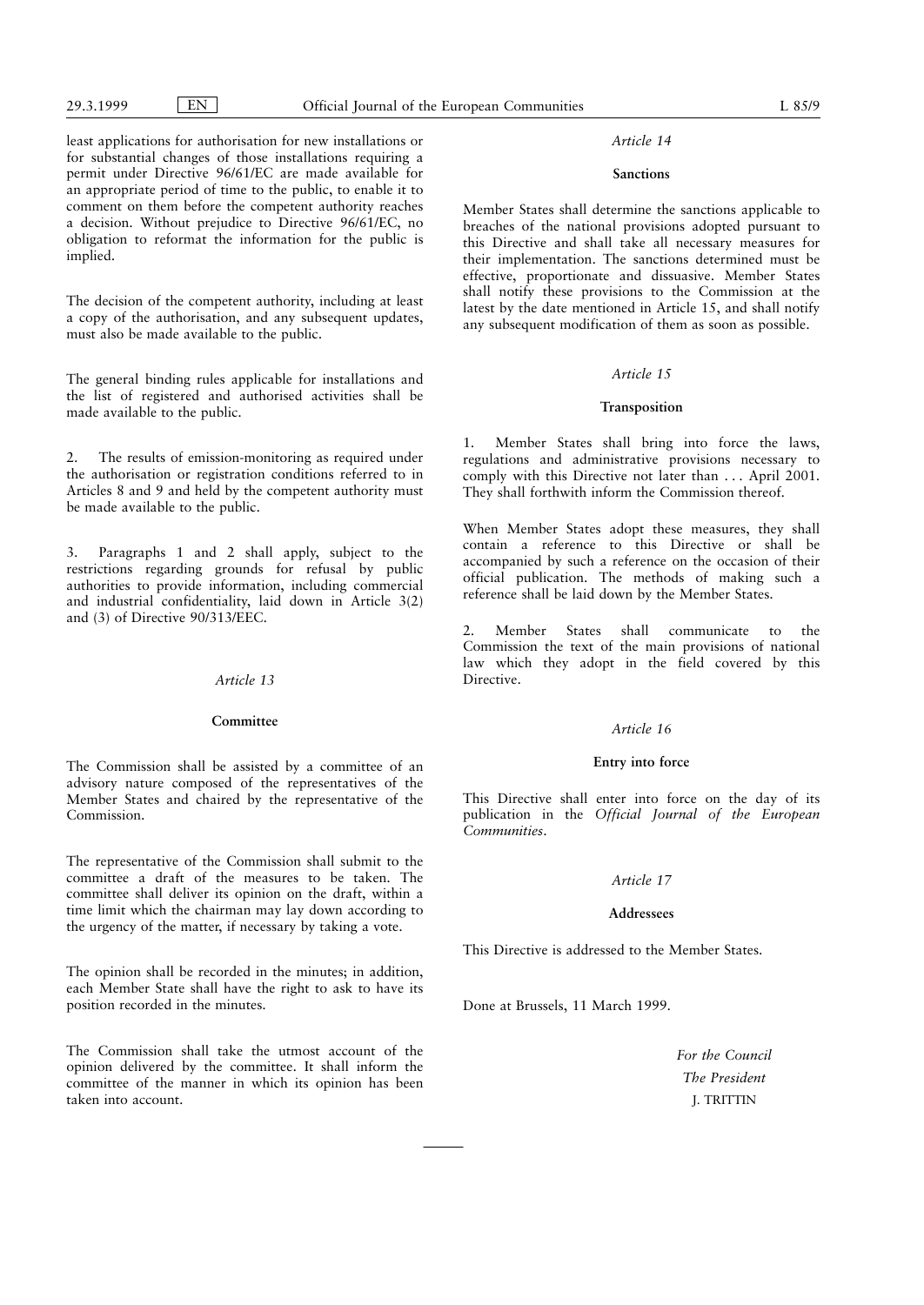# ANNEX I

#### **SCOPE**

This Annex contains the categories of activity referred to in Article 1. When operated above the thresholds listed in Annex IIA, the activities mentioned in this Annex fall within the scope of the Directive. In each case the activity includes the cleaning of the equipment but not the cleaning of products unless specified otherwise.

## Adhesive coating

Ð Any activity in which an adhesive is applied to a surface, with the exception of adhesive coating and laminating associated with printing activities.

#### Coating activity

- $\overline{\phantom{a}}$  Any activity in which a single or multiple application of a continuous film of a coating is applied to:
	- $-$  vehicles as listed below:
		- Ð new cars, defined as vehicles of category M1 in Directive 70/156/EEC (1), and of category N1 in so far as they are coated at the same installation as M1 vehicles,
		- Ð truck cabins, defined as the housing for the driver, and all integrated housing for the technical equipment, of vehicles of categories N2 and N3 in Directive 70/156/EEC,
		- vans and trucks, defined as vehicles of categories N1, N2 and N3 in Directive 70/156/EEC, but not including truck cabins,
		- Ð buses, defined as vehicles of categories M2 and M3 in Directive 70/156/EEC,
	- Ð trailers, defined in categories O1, O2, O3 and O4 in Directive 70/156/EEC,
	- $-$  metallic and plastic surfaces including surfaces of airplanes, ships, trains, etc.,
	- wooden surfaces,
	- $-$  textile, fabric, film and paper surfaces,
	- Ð leather.

It does not include the coating of substrate with metals by electrophoretic and chemical spraying techniques. If the coating activity includes a step in which the same article is printed by whatever technique used, that printing step is considered part of the coating activity. However, printing activities operated as a separate activity are not included, but may be covered by the Directive if the printing activity falls within the scope thereof.

### Coil coating

Ð Any activity where coiled steel, stainless steel, coated steel, copper alloys or aluminium strip is coated with either a film forming or laminate coating in a continuous process.

### Dry cleaning

Ð Any industrial or commercial activity using VOCs in an installation to clean garments, furnishing and similar consumer goods with the exception of the manual removal of stains and spots in the textile and clothing industry.

<sup>(1)</sup> OJ L 42, 23.2.1970, p. 1. Directive as last amended by Directive 97/27/EC (OJ L 233, 25.8.1997, p. 1).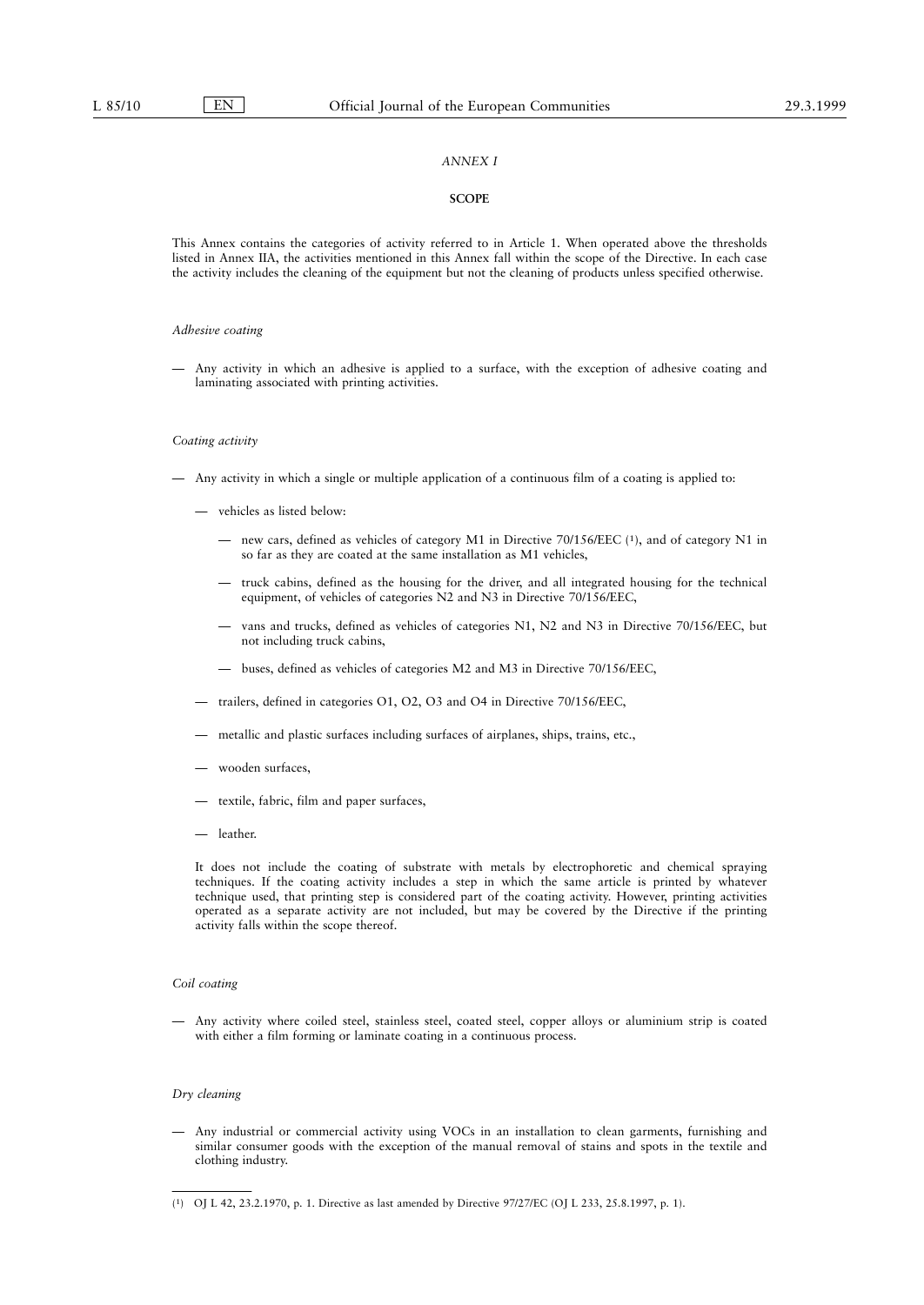#### Footwear manufacture

 $-$  Any activity of producing complete footwear or parts thereof.

#### Manufacturing of coating preparations, varnishes, inks and adhesives

Ð The manufacture of the above final products, and of intermediates where carried out at the same site, by mixing of pigments, resins and adhesive materials with organic solvent or other carrier, including dispersion and predispersion activities, viscosity and tint adjustments and operations for filling the final product into its container.

#### Manufacturing of pharmaceutical products

Ð The chemical synthesis, fermentation, extraction, formulation and finishing of pharmaceutical products and where carried out at the same site, the manufacture of intermediate products.

### Printing

- Ð Any reproduction activity of text and/or images in which, with the use of an image carrier, ink is transferred onto whatever type of surface. It includes associated varnishing, coating and laminating techniques. However, only the following sub-processes are subject to the Directive:
	- $flexography a$  printing activity using an image carrier of rubber or elastic photopolymers on which the printing areas are above the non-printing areas, using liquid inks which dry through evaporation,
	- $\overline{a}$  *heatset web offset*  $\overline{a}$  a web-fed printing activity using an image carrier in which the printing and non-printing area are in the same plane, where web-fed means that the material to be printed is fed to the machine from a reel as distinct from separate sheets. The non-printing area is treated to attract water and thus reject ink. The printing area is treated to receive and transmit ink to the surface to be printed. Evaporation takes place in an oven where hot air is used to heat the printed material,
	- $-$  laminating associated to a printing activity  $-$  the adhering together of two or more flexible materials to produce laminates,
	- $-$  publication rotogravure  $-$  a rotogravure printing activity used for printing paper for magazines, brochures, catalogues or similar products, using toluene-based inks,
	- $rotogravure$   $\rightarrow$  a printing activity using a cylindrical image carrier in which the printing area is below the non-printing area, using liquid inks which dry through evaporation. The recesses are filled with ink and the surplus is cleaned off the non-printing area before the surface to be printed contacts the cylinder and lifts the ink from the recesses,
	- rotary screen printing a web-fed printing activity in which the ink is passed onto the surface to be printed by forcing it through a porous image carrier, in which the printing area is open and the nonprinting area is sealed off, using liquid inks which dry only through evaporation. Web-fed means that the material to be printed is fed to the machine from a reel as distinct from separate sheets,
	- $varishing$   $-$  an activity by which a varnish or an adhesive coating for the purpose of later sealing the packaging material is applied to a flexible material.

#### Rubber conversion

Ð Any activity of mixing, milling, blending, calendering, extrusion and vulcanisation of natural or synthetic rubber and any ancillary operations for converting natural or synthetic rubber into a finished product.

### Surface cleaning

Ð Any activity except dry cleaning using organic solvents to remove contamination from the surface of material including degreasing. A cleaning activity consisting of more than one step before or after any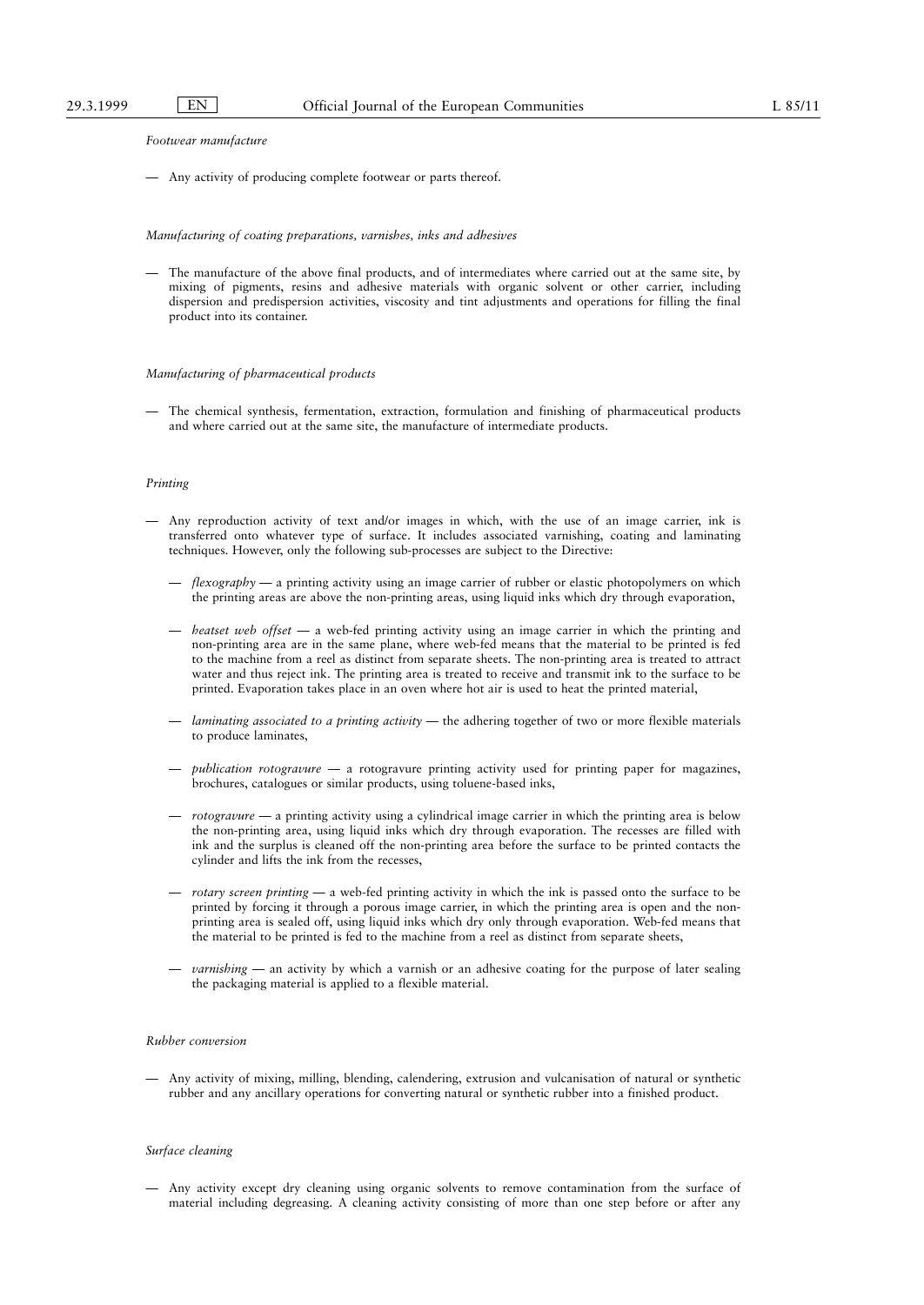other activity shall be considered as one surface cleaning activity. This activity does not refer to the cleaning of the equipment but to the cleaning of the surface of products.

Vegetable oil and animal fat extraction and vegetable oil refining activities

Ð Any activity to extract vegetable oil from seeds and other vegetable matter, the processing of dry residues to produce animal feed, the purification of fats and vegetable oils derived from seeds, vegetable matter and/or animal matter.

#### Vehicle refinishing

- $-$  Any industrial or commercial coating activity and associated degreasing activities performing:
	- Ð the coating of road vehicles as defined in Directive 70/156/EEC, or part of them, carried out as part of vehicle repair, conservation or decoration outside of manufacturing installations, or
	- Ð the original coating of road vehicles as defined in Directive 70/156/EEC or part of them with refinishing-type materials, where this is carried out away from the original manufacturing line, or
	- $-$  the coating of trailers (including semi-trailers) (category O).

## Winding wire coating

Ð Any coating activity of metallic conductors used for winding the coils in transformers and motors, etc.

#### Wood impregnation

 $-$  Any activity giving a loading of preservative in timber.

### Wood and plastic lamination

Ð Any activity to adhere together wood and/or plastic to produce laminated products.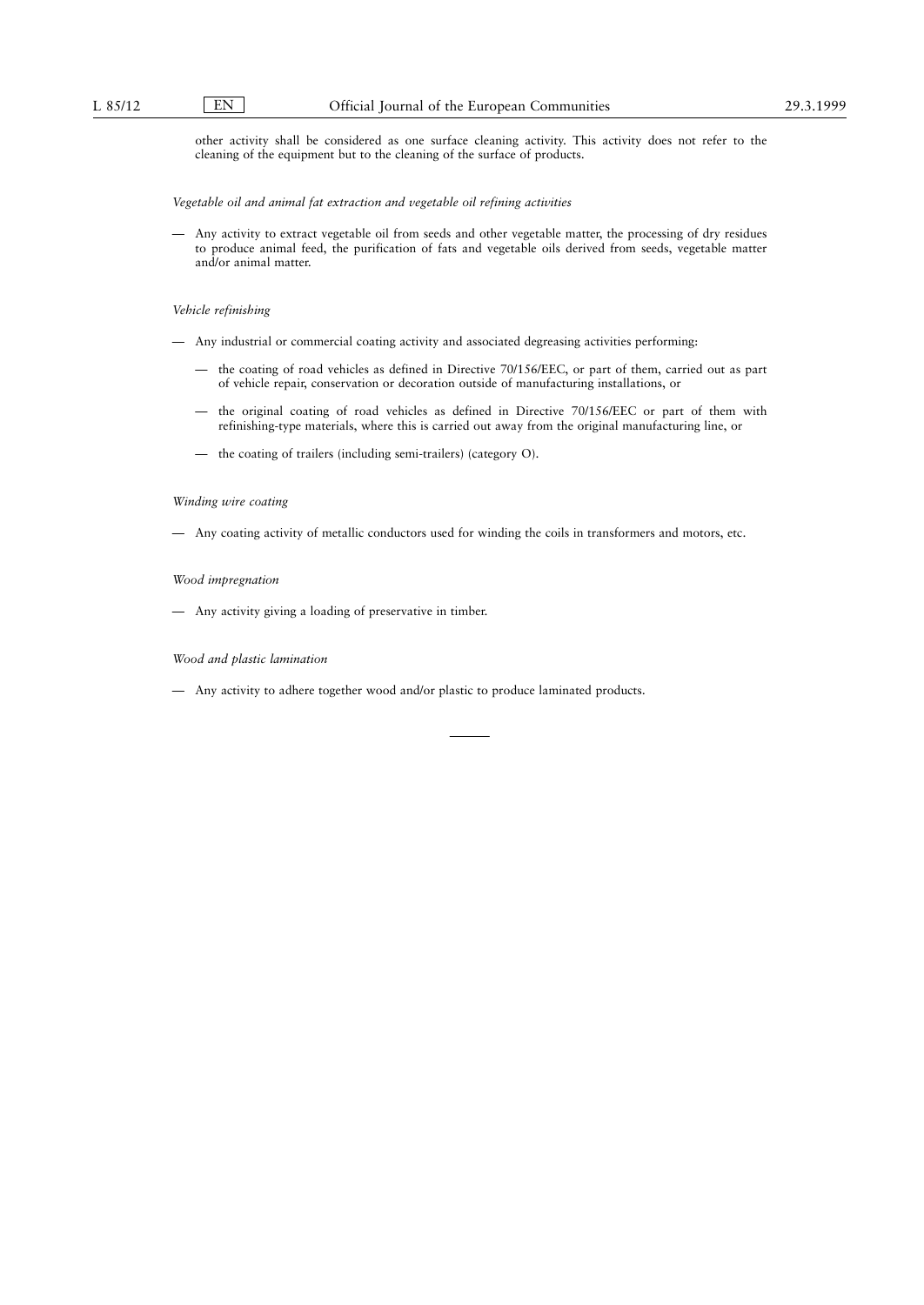# *ANNEX IIA*

# I. **THRESHOLDS AND EMISSION CONTROLS**

|              | Activity<br>(solvent consumption threshold in                                                                                                                        | Threshold<br>(solvent)<br>consumption      | Emission<br>limit values<br>in waste   |                                        | Fugitive emission<br>values (percentage of<br>solvent input) | Total emission limit<br>values |          | Special provisions                                                                                                                                                                                                                            |
|--------------|----------------------------------------------------------------------------------------------------------------------------------------------------------------------|--------------------------------------------|----------------------------------------|----------------------------------------|--------------------------------------------------------------|--------------------------------|----------|-----------------------------------------------------------------------------------------------------------------------------------------------------------------------------------------------------------------------------------------------|
|              | tonnes/year)                                                                                                                                                         | threshold in<br>tonnes/year)               | gases<br>$(mg$ $C/Nm^3)$               | New                                    | Existing                                                     | New                            | Existing |                                                                                                                                                                                                                                               |
| $\mathbf{1}$ | Heatset web offset printing<br>(> 15)                                                                                                                                | $15 - 25$<br>>25                           | 100<br>20                              | 30 <sup>(1)</sup><br>30 <sup>(1)</sup> |                                                              |                                |          | $(1)$ Solvent residue in finished<br>product is not to be<br>considered as part of<br>fugitive emissions.                                                                                                                                     |
| 2            | Publication rotogravure<br>(> 25)                                                                                                                                    |                                            | 75                                     | 10                                     | 15                                                           |                                |          |                                                                                                                                                                                                                                               |
| 3            | Other rotogravure,<br>flexography, rotary screen<br>printing, laminating or<br>varnishing units $(> 15)$ rotary<br>screen printing on<br>textile/cardboard<br>(> 30) | $15 - 25$<br>>25<br>$>$ 30( <sup>1</sup> ) | 100<br>100<br>100                      | 25<br>20<br>20                         |                                                              |                                |          | (1) Threshold for rotary<br>screen printing on textile<br>and on cardboard.                                                                                                                                                                   |
| 4            | Surface cleaning $(^1)$<br>(>1)                                                                                                                                      | $1 - 5$<br>> 5                             | 20 <sup>(2)</sup><br>20 <sup>(2)</sup> | 15<br>10                               |                                                              |                                |          | $(1)$ Using compounds<br>specified in Article $5(6)$<br>and $(8)$ .<br>$(2)$ Limit refers to mass of<br>compounds in mg/Nm <sup>3</sup> ,<br>and not to total carbon.                                                                         |
| 5            | Other surface cleaning<br>(> 2)                                                                                                                                      | $2 - 10$<br>>10                            | 75 $(1)$<br>75(1)                      | 20 <sup>(1)</sup><br>15 <sup>(1)</sup> |                                                              |                                |          | $(1)$ Installations which<br>demonstrate to the<br>competent authority that<br>the average organic<br>solvent content of all<br>cleaning material used<br>does not exceed 30% by<br>weight are exempt from<br>application of these<br>values. |
| 6            | Vehicle coating $(< 15)$ and<br>vehicle refinishing                                                                                                                  | > 0,5                                      | 50 <sup>(1)</sup>                      | 25                                     |                                                              |                                |          | <sup>(1</sup> ) Compliance in accordance<br>with Article 9(3) should<br>be demonstrated based on<br>15 minute average<br>measurements.                                                                                                        |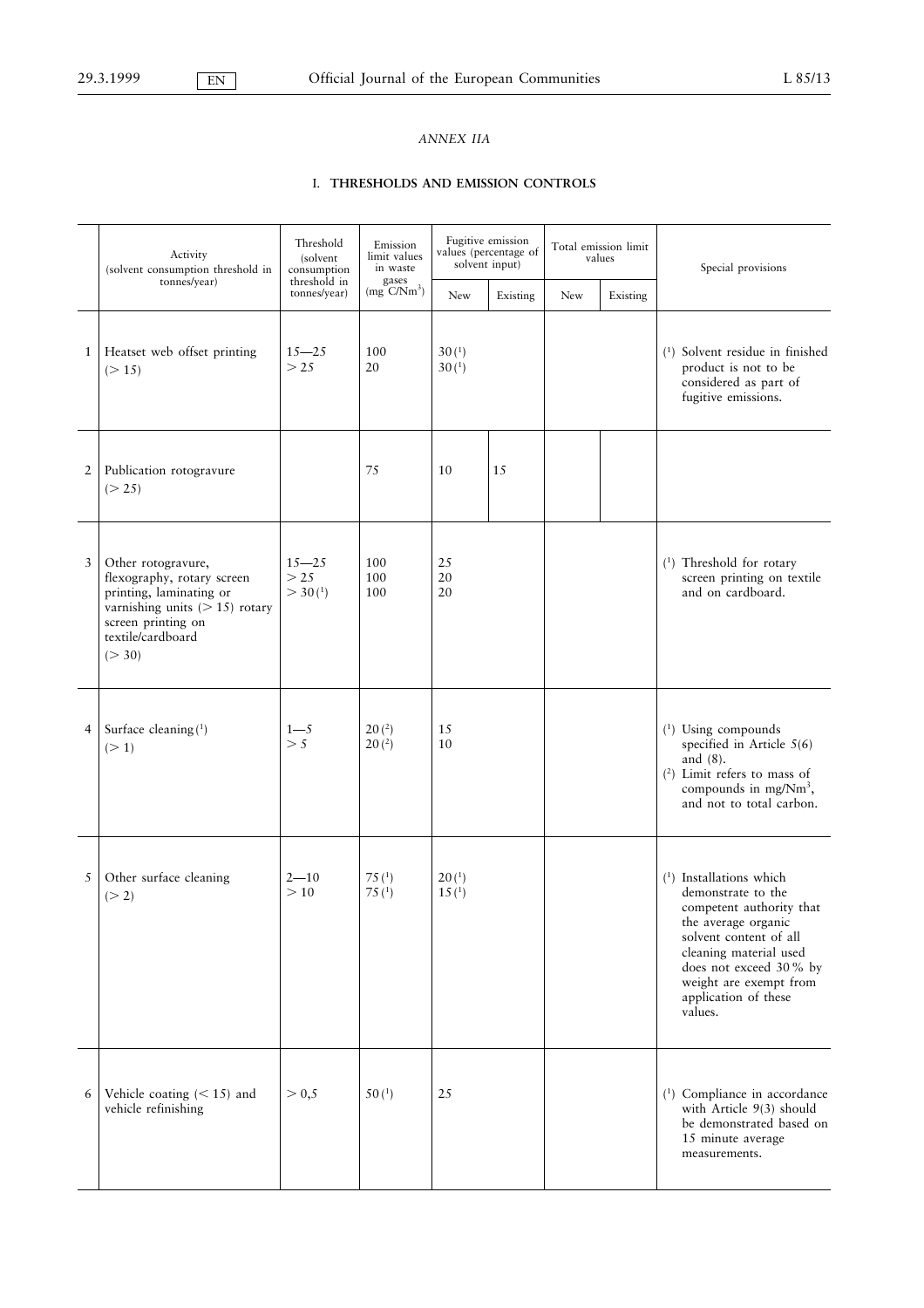|    | Activity<br>(solvent consumption threshold in                                                      | Threshold<br>(solvent)<br>consumption | Emission<br>limit values<br>in waste         |                                        | Fugitive emission<br>values (percentage of<br>solvent input) | Total emission limit<br>values |          | Special provisions                                                                                                                                                                                                                                                                                                                                                                                                                                                                                                                                                                                                                                                                                                                                                                                                 |
|----|----------------------------------------------------------------------------------------------------|---------------------------------------|----------------------------------------------|----------------------------------------|--------------------------------------------------------------|--------------------------------|----------|--------------------------------------------------------------------------------------------------------------------------------------------------------------------------------------------------------------------------------------------------------------------------------------------------------------------------------------------------------------------------------------------------------------------------------------------------------------------------------------------------------------------------------------------------------------------------------------------------------------------------------------------------------------------------------------------------------------------------------------------------------------------------------------------------------------------|
|    | tonnes/year)                                                                                       | threshold in<br>tonnes/year)          | gases<br>$(mg$ C/Nm <sup>3</sup> )           | New                                    | Existing                                                     | New                            | Existing |                                                                                                                                                                                                                                                                                                                                                                                                                                                                                                                                                                                                                                                                                                                                                                                                                    |
| 7  | Coil coating<br>(> 25)                                                                             |                                       | 50(1)                                        | 5                                      | 10                                                           |                                |          | $(1)$ For installations which<br>use techniques which<br>allow reuse of recovered<br>solvents, the emission<br>limit shall be 150.                                                                                                                                                                                                                                                                                                                                                                                                                                                                                                                                                                                                                                                                                 |
| 8  | Other coating, including<br>metal, plastic, textile(5),<br>fabric, film and paper coating<br>(> 5) | $5 - 15$<br>>15                       | 100 <sup>(1)</sup> (4)<br>50/75<br>(2)(3)(4) | 20 <sup>(4)</sup><br>20 <sup>(4)</sup> |                                                              |                                |          | $(1)$ Emission limit value<br>applies to coating<br>application and drying<br>processes operated under<br>contained conditions.<br>$(2)$ The first emission limit<br>value applies to drying<br>processes, the second to<br>coating application<br>processes.<br>$(3)$ For textile coating<br>installations which use<br>techniques which allow<br>reuse of recovered<br>solvents, the emission<br>limit applied to coating<br>application and drying<br>processes taken together<br>shall be 150.<br><sup>(4</sup> ) Coating activities which<br>cannot be applied under<br>contained conditions (such<br>as shipbuilding, aircraft<br>painting) may be<br>exempted from these<br>values, in accordance with<br>Article $5(3)(b)$ .<br>$(5)$ Rotary screen printing on<br>textile is covered by<br>activity No 3. |
| 9  | Winding wire coating<br>(> 5)                                                                      |                                       |                                              |                                        |                                                              | 10 $g/kg(1)$<br>5 $g/kg(2)$    |          | <sup>(1)</sup> Applies for installations<br>where average diameter of<br>wire $\leq 0.1$ mm.<br>$(2)$ Applies for all other<br>installations.                                                                                                                                                                                                                                                                                                                                                                                                                                                                                                                                                                                                                                                                      |
| 10 | Coating of wooden surfaces<br>(>15)                                                                | $15 - 25$<br>>25                      | 100 <sup>(1)</sup><br>$50/75$ <sup>(2)</sup> | 25<br>20                               |                                                              |                                |          | $(1)$ Emission limit applies to<br>coating application and<br>drying processes operated<br>under contained<br>conditions.<br>$(2)$ The first value applies to<br>drying processes, the<br>second to coating<br>application processes.                                                                                                                                                                                                                                                                                                                                                                                                                                                                                                                                                                              |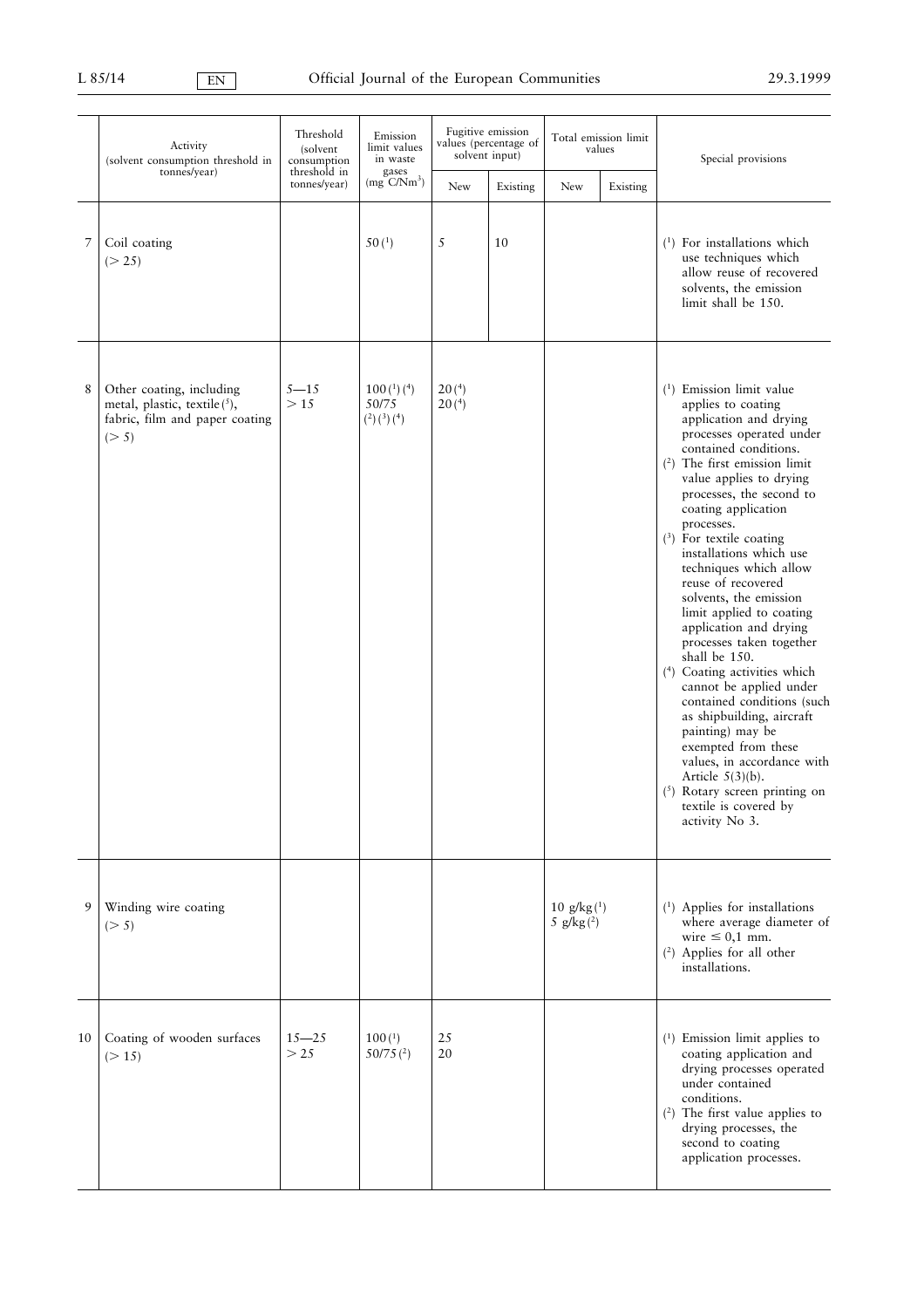|    | Activity<br>(solvent consumption threshold in | Threshold<br>(solvent<br>consumption      | Emission<br>limit values<br>in waste | Fugitive emission<br>solvent input) | values (percentage of | Total emission limit<br>values                    |          | Special provisions                                                                                                                                                                                                                                                                                                                                                                                                                                                                                                                                                                                                                            |  |
|----|-----------------------------------------------|-------------------------------------------|--------------------------------------|-------------------------------------|-----------------------|---------------------------------------------------|----------|-----------------------------------------------------------------------------------------------------------------------------------------------------------------------------------------------------------------------------------------------------------------------------------------------------------------------------------------------------------------------------------------------------------------------------------------------------------------------------------------------------------------------------------------------------------------------------------------------------------------------------------------------|--|
|    | tonnes/year)                                  | threshold in<br>tonnes/year)              | gases<br>$(mg^{\circ}C/Nm^3)$        | New                                 | Existing              | New                                               | Existing |                                                                                                                                                                                                                                                                                                                                                                                                                                                                                                                                                                                                                                               |  |
| 11 | Dry cleaning                                  |                                           |                                      |                                     |                       | 20 $g/kg(1)(2)(3)$                                |          | $(1)$ Expressed in mass of<br>solvent emitted per<br>kilogram of product<br>cleaned and dried.<br>$(2)$ The emission limit in<br>Article $5(8)$ does not<br>apply for this sector.<br>$(3)$ The following exemption<br>refers only to Greece: the<br>total emission limit value<br>does not apply, for a<br>period of 12 years after<br>the date on which this<br>Directive is brought into<br>effect, to existing<br>installations located in<br>remote areas and/or<br>islands, with a population<br>of no more than 2000<br>permanent inhabitants<br>where the use of<br>advanced technology<br>equipment is not<br>economically feasible. |  |
| 12 | Wood impregnation<br>(> 25)                   |                                           | 100 <sup>(1)</sup>                   | 45                                  |                       | 11 $\text{kg/m}^3$                                |          | $(1)$ Does not apply for<br>impregnation with<br>creosote.                                                                                                                                                                                                                                                                                                                                                                                                                                                                                                                                                                                    |  |
| 13 | Coating of leather<br>(>10)                   | $10 - 25$<br>>25<br>(>10)( <sup>1</sup> ) |                                      |                                     |                       | $85$ g/m <sup>2</sup><br>75 $g/m2$<br>150 $g/m^2$ |          | Emission limits are expressed<br>in grams of solvent emitted<br>per m <sup>2</sup> of product produced.<br>$(1)$ For leather coating<br>activities in furnishing and<br>particular leather goods<br>used as small consumer<br>goods like bags, belts,<br>wallets, etc.                                                                                                                                                                                                                                                                                                                                                                        |  |
| 14 | Footwear manufacture<br>(> 5)                 |                                           |                                      |                                     |                       | 25 g per pair                                     |          | Total emission limit values<br>are expressed in grams of<br>solvent emitted per pair of<br>complete footwear produced.                                                                                                                                                                                                                                                                                                                                                                                                                                                                                                                        |  |
| 15 | Wood and plastic lamination<br>(> 5)          |                                           |                                      |                                     |                       | $30 \text{ g/m}^2$                                |          |                                                                                                                                                                                                                                                                                                                                                                                                                                                                                                                                                                                                                                               |  |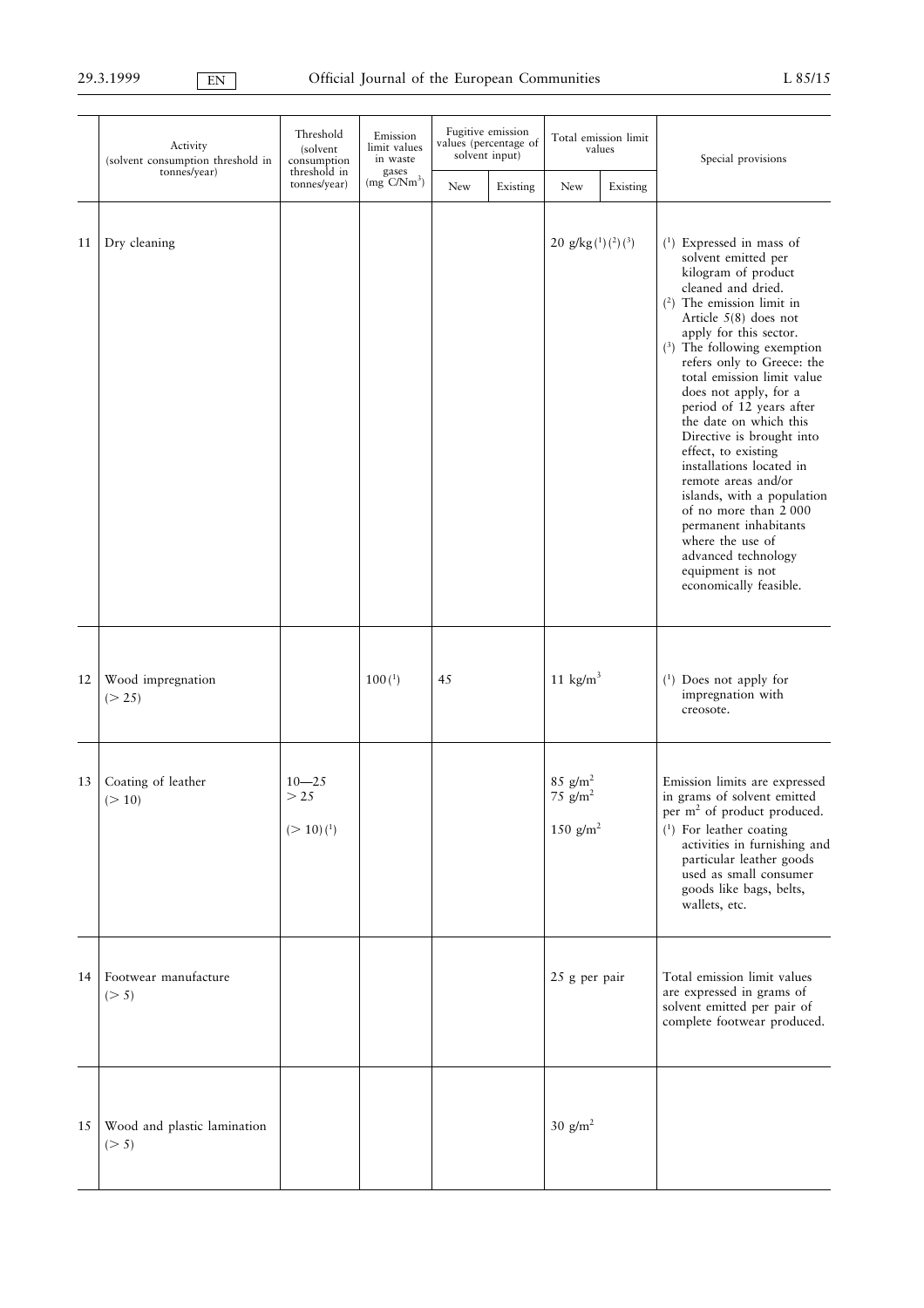|    | Activity<br>(solvent consumption threshold in                                                 | Threshold<br>(solvent)<br>consumption | Emission<br>limit values<br>in waste | Fugitive emission<br>solvent input) | values (percentage of | Total emission limit<br>values                                                                                                                                                                                                                                                                                                       |          | Special provisions                                                                                                                                                                                                                                                                                                                                                                                                       |  |
|----|-----------------------------------------------------------------------------------------------|---------------------------------------|--------------------------------------|-------------------------------------|-----------------------|--------------------------------------------------------------------------------------------------------------------------------------------------------------------------------------------------------------------------------------------------------------------------------------------------------------------------------------|----------|--------------------------------------------------------------------------------------------------------------------------------------------------------------------------------------------------------------------------------------------------------------------------------------------------------------------------------------------------------------------------------------------------------------------------|--|
|    | tonnes/year)                                                                                  | threshold in<br>tonnes/year)          | gases<br>$(mg^3C/Nm^3)$              | New                                 | Existing              | New                                                                                                                                                                                                                                                                                                                                  | Existing |                                                                                                                                                                                                                                                                                                                                                                                                                          |  |
| 16 | Adhesive coating<br>(> 5)                                                                     | $5 - 15$<br>>15                       | 50(1)<br>50 <sup>(1)</sup>           | 25<br>20                            |                       |                                                                                                                                                                                                                                                                                                                                      |          | $(1)$ If techniques are used<br>which allow reuse of<br>recovered solvent, the<br>emission limit value in<br>waste gases shall be 150.                                                                                                                                                                                                                                                                                   |  |
| 17 | Manufacture of coating<br>preparations, varnishes, inks<br>and adhesives<br>(> 100)           | $100 - 1000$<br>> 1000                | 150<br>150                           | 5<br>3                              |                       | 5% of solvent<br>input<br>3% of solvent<br>input                                                                                                                                                                                                                                                                                     |          | The fugitive emission value<br>does not include solvent sold<br>as part of a coatings<br>preparation in a sealed<br>container.                                                                                                                                                                                                                                                                                           |  |
| 18 | Rubber conversion<br>(> 15)                                                                   |                                       | 20 <sup>(1)</sup>                    | 25 <sup>(2)</sup>                   |                       | 25% of solvent<br>input                                                                                                                                                                                                                                                                                                              |          | $(1)$ If techniques are used<br>which allow reuse of<br>recovered solvent, the<br>emission limit value in<br>waste gases shall be 150.<br>$(2)$ The fugitive emission<br>value does not include<br>solvent sold as part of<br>products or preparations<br>in a sealed container.                                                                                                                                         |  |
| 19 | Vegetable oil and animal fat<br>extraction and vegetable oil<br>refining activities<br>(> 10) |                                       |                                      |                                     |                       | Animal fat:<br>1,5 kg/tonne<br>Castor:<br>3 kg/tonne<br>Rape seed:<br>1 kg/tonne<br>Sunflower seed:<br>1 kg/tonne<br>Soya beans<br>(normal crush):<br>$0,8$ kg/tonne<br>Soya beans<br>(white flakes):<br>1,2 kg/tonne<br>Other seeds and<br>other vegetable<br>matter:<br>3 kg/tonne $(1)$<br>1,5 kg/tonne $(2)$<br>4 kg/tonne $(3)$ |          | $(1)$ Total emission limit<br>values for installations<br>processing individual<br>batches of seeds and other<br>vegetable matter should<br>be set by the competent<br>authority on a<br>case-by-case basis,<br>applying the best available<br>techniques.<br>$(2)$ Applies to all<br>fractionation processes<br>excluding de-gumming<br>(the removal of gums<br>from the oil).<br><sup>(3)</sup> Applies to de-gumming. |  |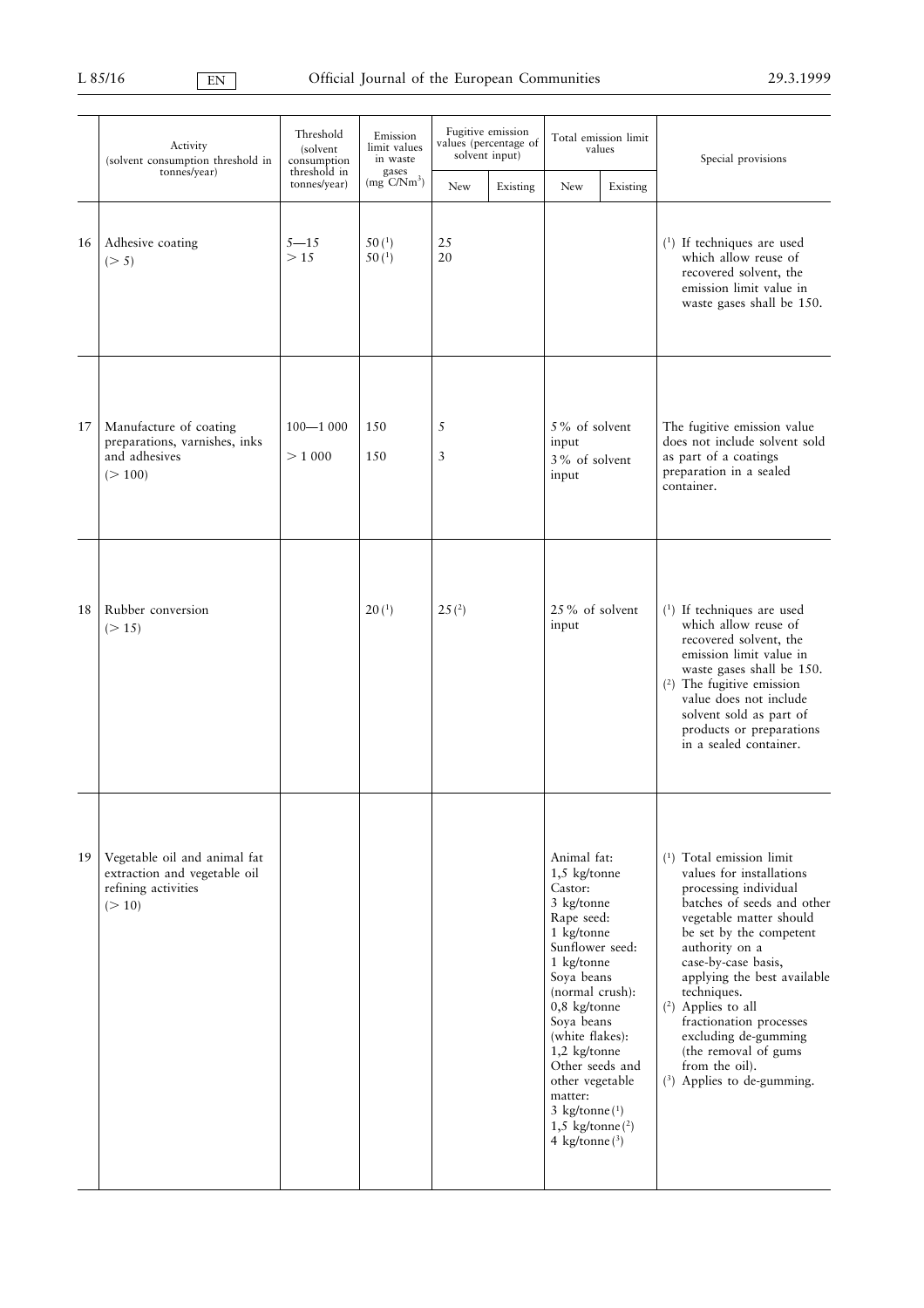|    | Activity<br>(solvent consumption threshold in<br>tonnes/year) | Threshold<br>(solvent)<br>consumption<br>threshold in | Emission<br>limit values<br>in waste<br>gases | Fugitive emission<br>values (percentage of<br>solvent input) |                   | Total emission limit<br>values |                               | Special provisions                                                                                                                                                                                                                                                                           |
|----|---------------------------------------------------------------|-------------------------------------------------------|-----------------------------------------------|--------------------------------------------------------------|-------------------|--------------------------------|-------------------------------|----------------------------------------------------------------------------------------------------------------------------------------------------------------------------------------------------------------------------------------------------------------------------------------------|
|    |                                                               | tonnes/year)                                          | $(mg$ $C/Nm^3)$                               | <b>New</b>                                                   | Existing          | New                            | Existing                      |                                                                                                                                                                                                                                                                                              |
| 20 | Manufacturing of<br>pharmaceutical products<br>(> 50)         |                                                       | 20 <sup>(1)</sup>                             | 5(2)                                                         | 15 <sup>(2)</sup> | $5\%$ of<br>solvent<br>input   | $15\%$ of<br>solvent<br>input | $(1)$ If techniques are used<br>which allow reuse of<br>recovered solvent, the<br>emission limit value in<br>waste gases shall be 150.<br>The fugitive emission limit<br>$^{(2)}$<br>value does not include<br>solvent sold as part of<br>products or preparations<br>in a sealed container. |

## II. **THE VEHICLE COATING INDUSTRY**

The total emission limit values are expressed in terms of grams of solvent emitted in relation to the surface area of product in square metres and in kilograms of solvent emitted in relation to the car body.

The surface area of any product dealt with in the table below is defined as follows:

— the surface area calculated from the total electrophoretic coating area, and the surface area of any parts that might be added in successive phases of the coating process which are coated with the same coatings as those used for the product in question, or the total surface area of the product coated in the installation.

The surface of the electrophoretic coating area is calculated using the formula:

2×total weight of product shell average thickness of metal sheet×density of metal sheet

This method shall also be applied for other coated parts made out of sheets.

Computer aided design or other equivalent methods shall be used to calculate the surface area of the other parts added, or the total surface area coated in the installation.

The total emission limit value in the table below refers to all process stages carried out at the same installation from electrophoretic coating, or any other kind of coating process, through to the final wax and polish of topcoating inclusive, as well as solvent used in cleaning of process equipment, including spray booths and other fixed equipment, both during and outside of production time. The total emission limit value is expressed as the mass sum of organic compounds per  $m<sup>2</sup>$  of the total surface area of coated product and as the mass sum of organic compounds per car body.

| Activity                                          | Production threshold                                 | Total emission limit value                                   |                                                                    |  |  |
|---------------------------------------------------|------------------------------------------------------|--------------------------------------------------------------|--------------------------------------------------------------------|--|--|
| (solvent consumption threshold in<br>tonnes/year) | (refers to annual production of<br>coated item)      | New                                                          | Existing                                                           |  |  |
| Coating of new cars $($ > 15)                     | > 5000                                               | 45 $g/m^2$<br>or<br>$1,3$ kg/body +<br>$33 \text{ g/m}^2$    | $60$ g/m <sup>2</sup><br>or<br>$1,9$ kg/body + 41 g/m <sup>2</sup> |  |  |
|                                                   | $\leq$ 5 000 monocoque or<br>$>$ 3 500 chassis-built | 90 $g/m^2$<br><sub>or</sub><br>$1,5$ kg/body +<br>70 $g/m^2$ | 90 $g/m^2$<br>or<br>$1,5$ kg/body +<br>70 $g/m^2$                  |  |  |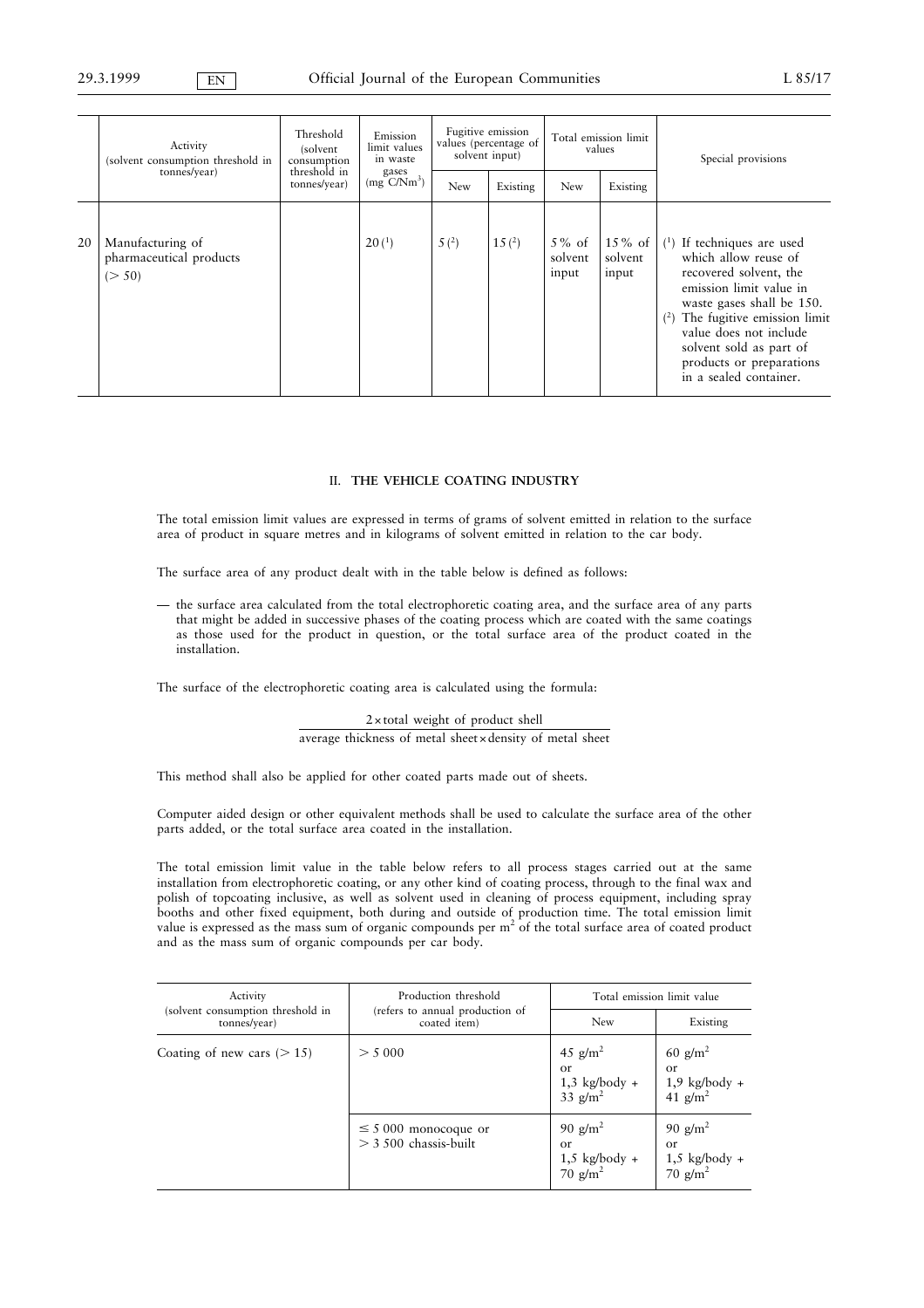| Activity                                          | Production threshold                            | Total emission limit value     |          |  |  |
|---------------------------------------------------|-------------------------------------------------|--------------------------------|----------|--|--|
| (solvent consumption threshold in<br>tonnes/year) | (refers to annual production of<br>coated item) | New                            | Existing |  |  |
|                                                   |                                                 | Total emission limit $(g/m^2)$ |          |  |  |
| Coating of new truck cabins                       | $\leq 5000$                                     | 65                             | 85       |  |  |
| (>15)                                             | > 5000                                          | 55                             | 75       |  |  |
| Coating of new vans and trucks                    | $\leq 2.500$                                    | 90                             | 120      |  |  |
| (>15)                                             | > 2.500                                         | 70                             | 90       |  |  |
| Coating of new buses $(>15)$                      | $\leq 2000$                                     | 210                            | 290      |  |  |
|                                                   | > 2,000                                         | 150                            | 225      |  |  |

Vehicle coating installations below the solvent consumption thresholds in the table above shall meet the requirements for the vehicle refinishing sector in Annex IIA.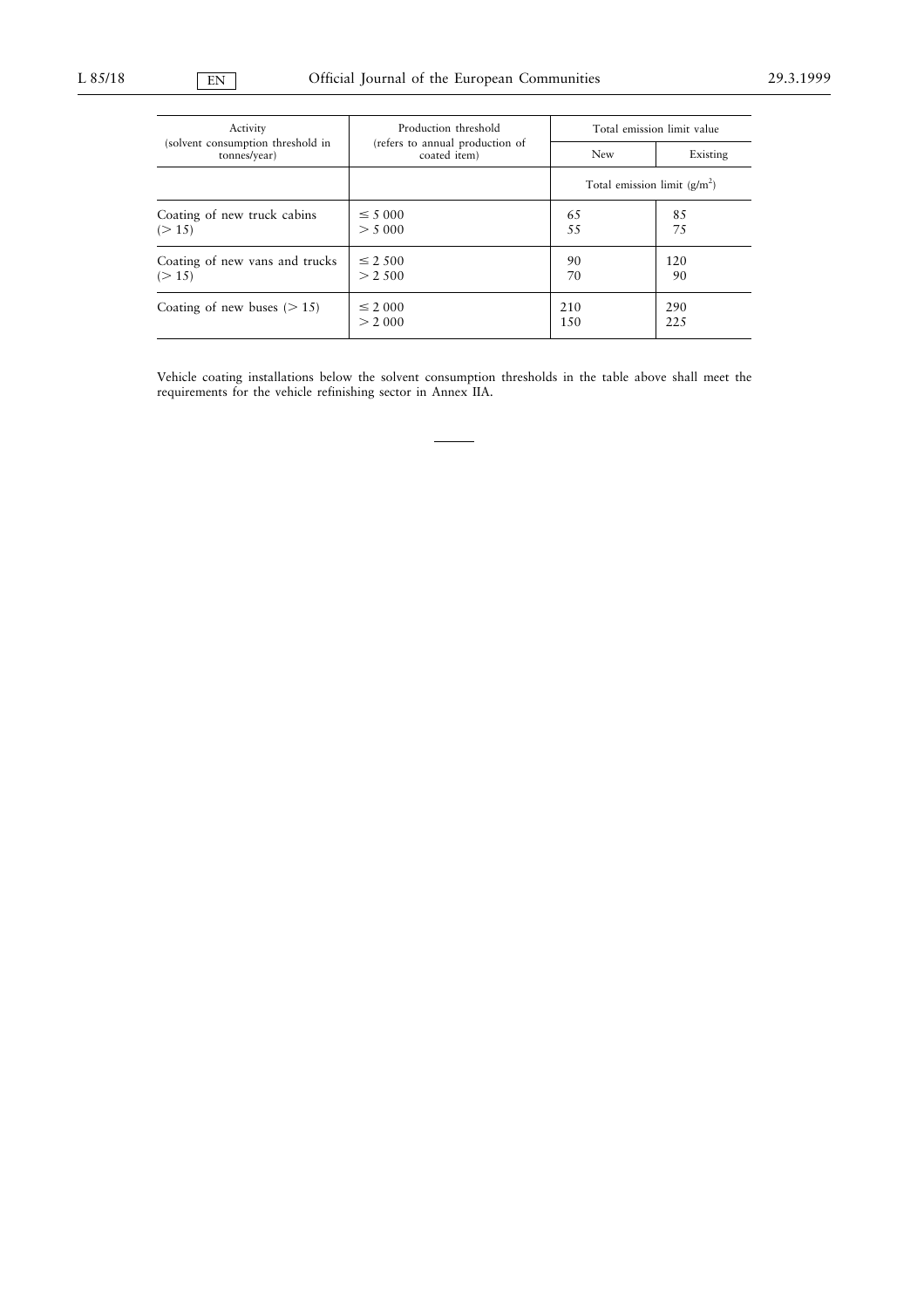### *ANNEX IIB*

## **REDUCTION SCHEME**

### 1. **Principles**

The purpose of the reduction scheme is to allow the operator the possibility to achieve by other means emission reductions, equivalent to those achieved if the emission limit values were to be applied. To that end the operator may use any reduction scheme, specially designed for his installation, provided that in the end an equivalent emission reduction is achieved. Member States shall report according to Article 11 of the Directive to the Commission about the progress in achieving the same emission reduction, including the experience from the application of the reduction scheme.

### 2. **Practice**

In the case of applying coatings, varnishes, adhesives or inks, the following scheme can be used. Where the following method is inappropriate the competent authority may allow an operator to apply any alternative exemption scheme which it is satisfied fulfils the principles outlined here. The design of the scheme takes into account the following facts:

- (i) where substitutes containing little or no solvent are still under development, a time extension must be given to the operator to implement his emission reduction plans;
- (ii) the reference point for emission reductions should correspond as closely as possible to the emissions which would have resulted had no reduction action been taken.

The following scheme shall operate for installations for which a constant solid content of product can be assumed and used to define the reference point for emission reductions:

(i) the operator shall forward an emission reduction plan which includes in particular decreases in the average solvent content of the total input and/or increased efficiency in the use of solids to achieve a reduction of the total emissions from the installation to a given percentage of the annual reference emissions, termed the target emission. This must be done on the following time frame:

| Time period       | Maximum allowed total annual |                              |  |
|-------------------|------------------------------|------------------------------|--|
| New installations | Existing installations       | emissions                    |  |
| By 31.10.2001     | By 31.10.2005                | Target emission $\times 1,5$ |  |
| By 31.10.2004     | By 31.10.2007                | Target emission              |  |

(ii) The annual reference emission is calculated as follows:

- (a) The total mass of solids in the quantity of coating and/or ink, varnish or adhesive consumed in a year is determined. Solids are all materials in coatings, inks, varnishes and adhesives that become solid once the water or the volatile organic compounds are evaporated.
- (b) The annual reference emissions are calculated by multiplying the mass determined in (a) by the appropriate factor listed in the table below. Competent authorities may adjust these factors for individual installations to reflect documented increased efficiency in the use of solids.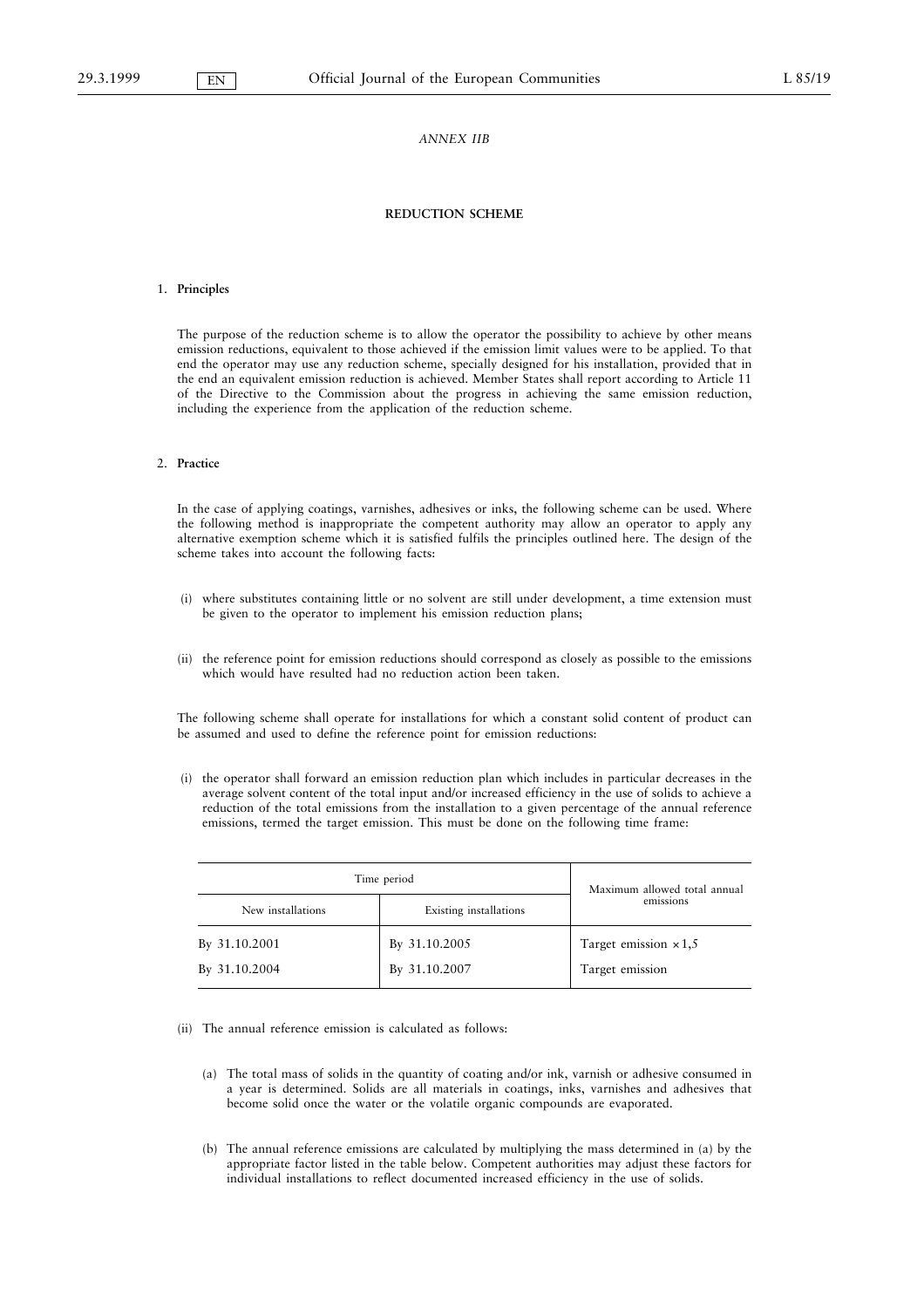| Activity                                                                                                                                                                                                          | Multiplication factor<br>for use in item $(ii)(b)$ |
|-------------------------------------------------------------------------------------------------------------------------------------------------------------------------------------------------------------------|----------------------------------------------------|
| Rotogravure printing; flexography printing; laminating as part of a<br>printing activity; varnishing as part of a printing activity; wood coating;<br>coating of textiles, fabric film or paper; adhesive coating | 4                                                  |
| Coil coating, vehicle refinishing                                                                                                                                                                                 | 3                                                  |
| Food contact coating, aerospace coatings                                                                                                                                                                          | 2,33                                               |
| Other coatings and rotary screen printing                                                                                                                                                                         | 1.5                                                |

- (c) The target emission is equal to the annual reference emission multiplied by a percentage equal to:
	- (the fugitive emission value + 15), for installations falling within item 6 and the lower threshold band of items 8 and 10 of Annex IIA,
	- (the fugitive emission value + 5) for all other installations.
- (d) Compliance is achieved if the actual solvent emission determined from the solvent management plan is less than or equal to the target emission.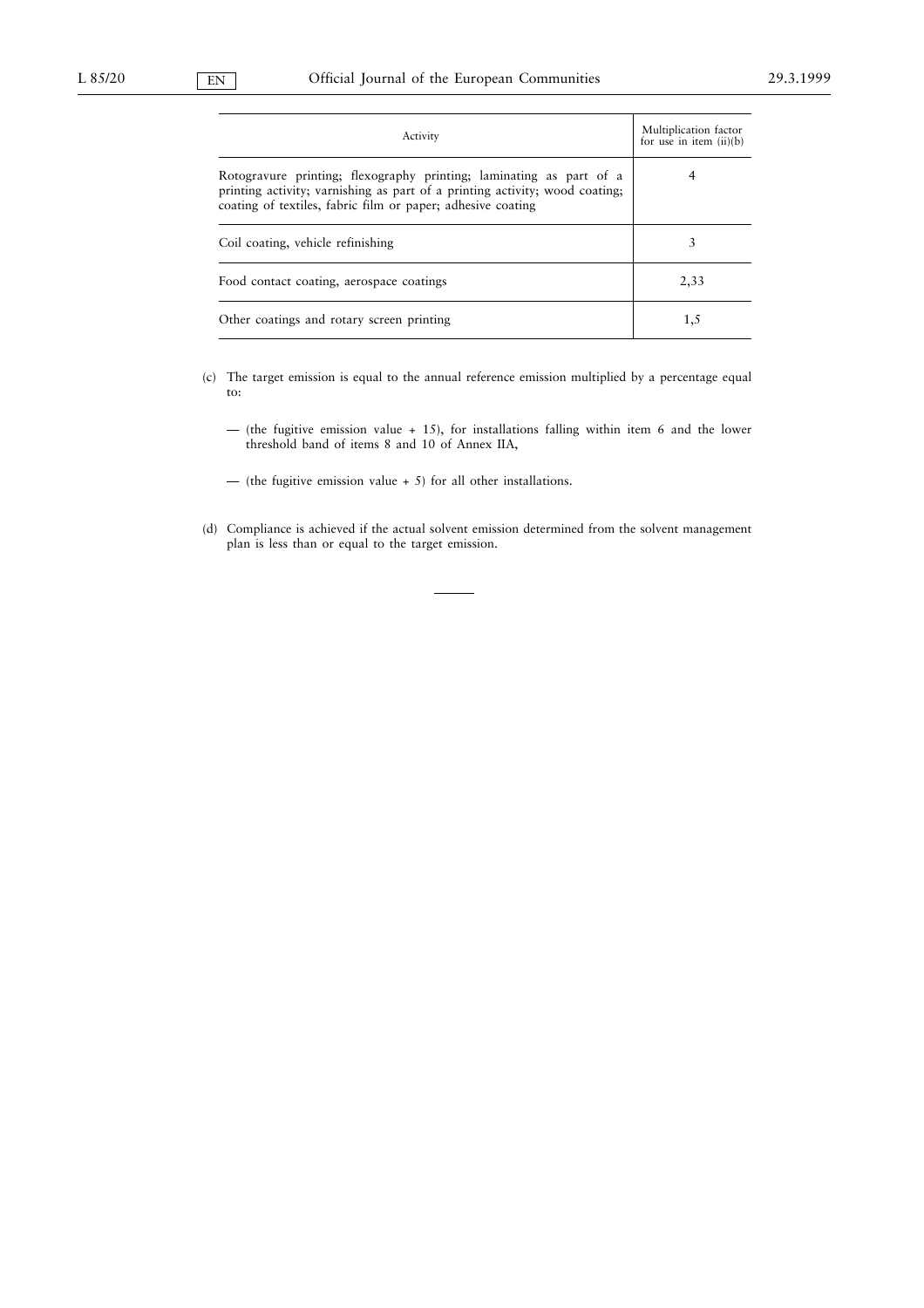### *ANNEX III*

## **SOLVENT MANAGEMENT PLAN**

### 1. **Introduction**

This Annex provides guidance on carrying out a solvent management plan. It identifies the principles to be applied (item 2) and provides a framework for the mass balance (item 3) and an indication of the requirements for verification of compliance (item 4).

### 2. **Principles**

The solvent management plan serves the following purposes:

- (i) verification of compliance as specified in Article 9(1);
- (ii) identification of future reduction options;
- (iii) enabling of the provision of information on solvent consumption, solvent emissions and compliance with the Directive to the public.

#### 3. **Definitions**

The following definitions provide a framework for the mass balance exercise.

Inputs of organic solvents (I):

- I1 The quantity of organic solvents or their quantity in preparations purchased which are used as input into the process in the time frame over which the mass balance is being calculated.
- I2 The quantity of organic solvents or their quantity in preparations recovered and reused as solvent input into the process. (The recycled solvent is counted every time it is used to carry out the activity.)

Outputs of organic solvents (O):

- O1 Emissions in waste gases.
- O2 Organic solvents lost in water, if appropriate taking into account waste water treatment when calculating O5.
- O3 The quantity of organic solvents which remains as contamination or residue in products output from the process.
- O4 Uncaptured emissions of organic solvents to air. This includes the general ventilation of rooms, where air is released to the outside environment via windows, doors, vents and similar openings.
- O5 Organic solvents and/or organic compounds lost due to chemical or physical reactions (including for example those which are destroyed, e.g. by incineration or other waste gas or waste water treatments, or captured, e.g. by adsorption, as long as they are not counted under O6, O7 or O8).
- O6 Organic solvents contained in collected waste.
- O7 Organic solvents, or organic solvents contained in preparations, which are sold or are intended to be sold as a commercially valuable product.
- O8 Organic solvents contained in preparations recovered for reuse but not as input into the process, as long as not counted under O7.
- O9 Organic solvents released in other ways.

#### 4. **Guidance on use of the solvent management plan for verification of compliance**

The use made of the solvent management plan will be determined by the particular requirement which is to be verified, as follows: